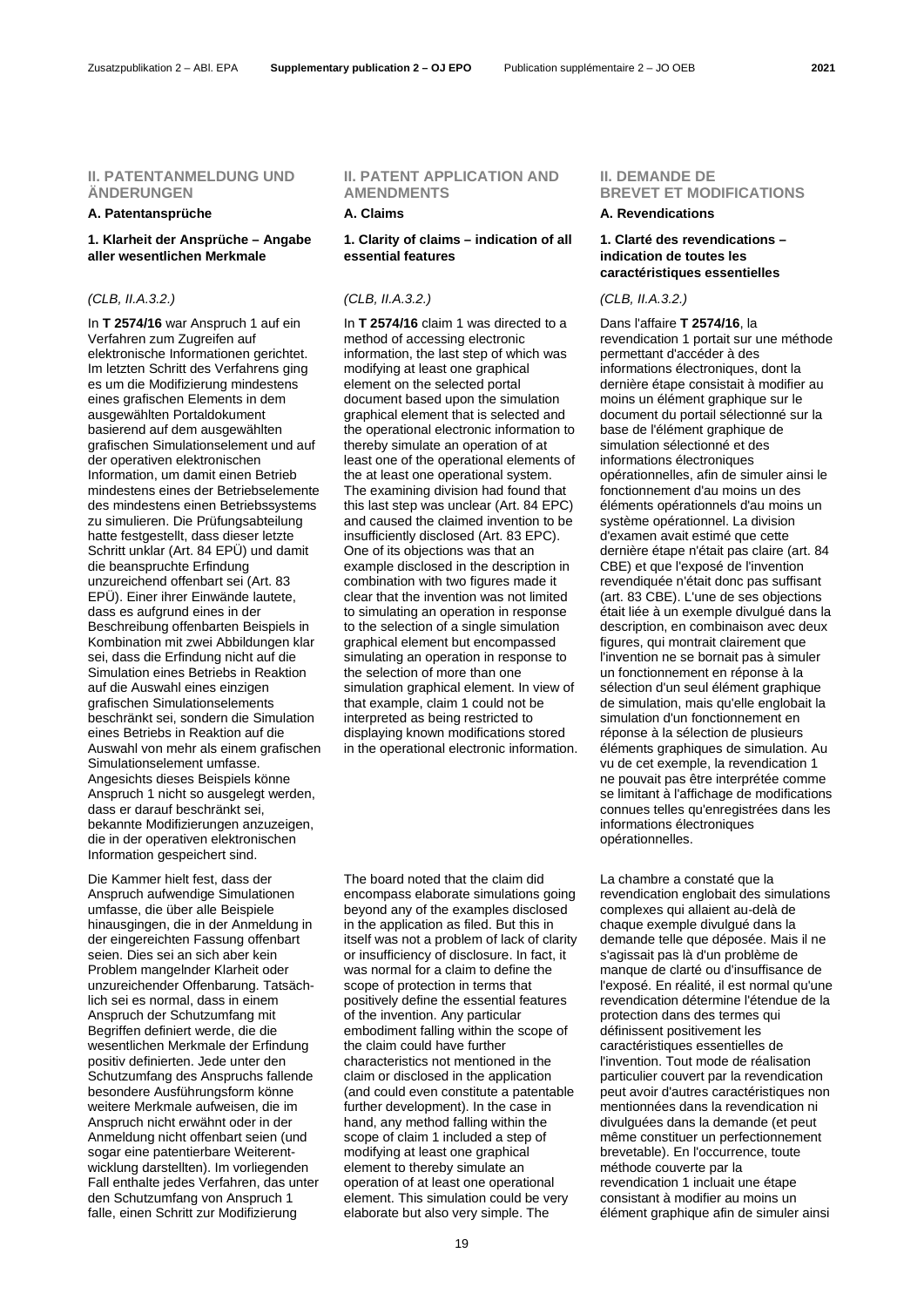mindestens eines grafischen Elements, um damit einen Betrieb mindestens eines Betriebselements zu simulieren. Diese Simulation könne sehr aufwendig, aber auch sehr einfach sein. Der Beitrag dieses Schritts zur beanspruchten Erfindung bestehe im Wesentlichen darin, dass eine Simulation stattfinde, nicht aber, dass eine solche Simulation zum ersten Mal ermöglicht werde. Wenn der Fachmann über mindestens ein Betriebselement eines Betriebssystems verfügte, so hätte er keine Probleme, eine Simulation in Form mindestens einer Modifizierung mindestens eines grafischen Elements durchzuführen. Der Beitrag des Schritts sei daher ausreichend offenbart.

# **2. Klarheit eines Anspruchs, der eine Norm oder einen Standard angibt**

# *(CLB, II.A.3.6.) (CLB, II.A.3.6.) (CLB, II.A.3.6.)*

In **T 3003/18** brachten die Einsprechenden 2 und 3 in Bezug auf frühere Anträge vor, dass die Definition des beanspruchten Gegenstands mittels Verweis auf durch Standards oder Normen bezeichnete Stecker unter anderem deshalb unklar sei, weil die betreffenden Standards oder Normen verschiedene Versionen umfassten und sich mit der Zeit änderten und die strukturellen und funktionellen Merkmale der beanspruchten Stecker nicht klar seien (vgl. T 1888/12, T 783/05). Der Patentinhaber brachte dagegen vor, dass Verweise auf Standards in Ansprüchen nicht generell per se unklar seien; im vorliegenden Fall müsse vielmehr betrachtet werden, wie die Merkmale des Standards mit der beanspruchten Erfindung zusammenhingen (vgl. T 2187/09, T 1196/15).

Nach Auffassung der Kammer hängt die Klarheit eines Anspruchs, in dem eine Norm oder ein Standard angegeben wird, von der Sachlage und insbesondere vom beanspruchten Gegenstand ab. Der in Anspruch 1 genannte MTRJ-Stecker bezeichne eine bekannte standardisierte Steckerfamilie, die einerseits spezifische Merkmale aufweise, die innerhalb der Steckerfamilie variieren und sich mit der Zeit gemäß den verschiedenen spezifischen Versionen der betreffenden Standards oder Normen ändern könnten, und die andererseits eine Reihe gemeinsamer (oder, wie von der Einspruchsabteilung angemerkt, generischer) Merkmale aufweise, die einen vorgegebenen Grad an Kompatibilität und Austauschbarkeit zwischen den verschiedenen Steckern derselben Familie sicherstellten. Zudem würden

contribution of this step to the claimed invention was essentially that some simulation took place, not that such simulation was made possible for the first time. Given at least one operational element of an operational system, the skilled person would have no difficulty in implementing some simulation in the form of at least one modification to at least one graphical element. The contribution made by the step was therefore sufficiently disclosed.

# **2. Clarity of a claim specifying a norm or standard**

In **T 3003/18** opponents 2 and 3 had submitted in respect of previous requests that the definition of the claimed subject-matter by reference to connectors designated by standards or norms was not clear, among other reasons because the corresponding standards or norms included different versions and changed over time and the structural and functional features of the claimed connectors were not clear (cf. T 1888/12, T 783/05). Against this the patent proprietor argued that references to standards in claims were not generally unclear per se; what should be considered in this case were the features of the standard as they related to the claimed invention (cf. T 2187/09, T 1196/15).

According to the board, the clarity of a claim specifying a norm or standard depended on the circumstances of the case, and in particular on the claimed subject-matter. The MTRJ connector specified in claim 1 designated a wellknown standardised family of connectors having, on the one hand, specific features that could differ among the connectors of the family and could change over time according to different specific versions of the corresponding standard or norm and, on the other hand, a series of common (or, as noted by the opposition division, generic) features that ensured a predetermined degree of compatibility and interchangeability between the different connectors of the same family. Moreover, these connectors were commonly and generally designated "MTRJ connectors" in textbooks,

le fonctionnement d'au moins un élément opérationnel. Cette simulation pouvait être très complexe, mais aussi très simple. La contribution de cette étape à l'invention revendiquée résidait essentiellement dans la tenue d'une simulation, et non dans la réalisation d'une telle simulation pour la première fois. S'il disposait d'au moins un élément opérationnel d'un système opérationnel, l'homme du métier n'aurait aucune difficulté à mettre en œuvre une simulation sous forme d'au moins une modification d'au moins un élément graphique. Par conséquent, la contribution de l'étape était suffisamment exposée.

# **2. Clarté d'une revendication mentionnant une norme ou un standard**

Dans l'affaire **T 3003/18**, les opposants 2 et 3 avaient fait valoir, en lien avec de précédentes requêtes, que la définition de l'objet revendiqué par renvoi à des connecteurs désignés par des standards ou des normes n'était pas claire, entre autres parce que les standards ou normes correspondants comprenaient différentes versions et avaient changé au cours du temps, et que les caractéristiques structurelles et fonctionnelles des connecteurs revendiqués n'étaient pas claires (cf. T 1888/12, T 783/05). Le titulaire du brevet avait quant à lui soutenu que par nature, les références à des standards dans des revendications ne manquent généralement pas de clarté ; il estimait qu'en l'occurrence, il convenait d'examiner les caractéristiques du standard en lien avec l'invention revendiquée (cf. T 2187/09, T 1196/15).

Selon la chambre, la clarté d'une revendication mentionnant une norme ou un standard dépend des circonstances du cas d'espèce, et notamment de l'objet revendiqué. Le connecteur MTRJ mentionné dans la revendication 1 désignait une famille standardisée de connecteurs bien connue ayant, d'une part, des caractéristiques spécifiques qui peuvent varier parmi les connecteurs de la famille et qui peuvent changer au fil du temps conformément aux diverses versions spécifiques de la norme ou du standard correspondant et, d'autre part, une série de caractéristiques communes (ou, comme indiqué par la division d'opposition, génériques) qui garantissent un degré prédéterminé de compatibilité et d'interchangeabilité entre les différents connecteurs de la même famille. De plus, ces connecteurs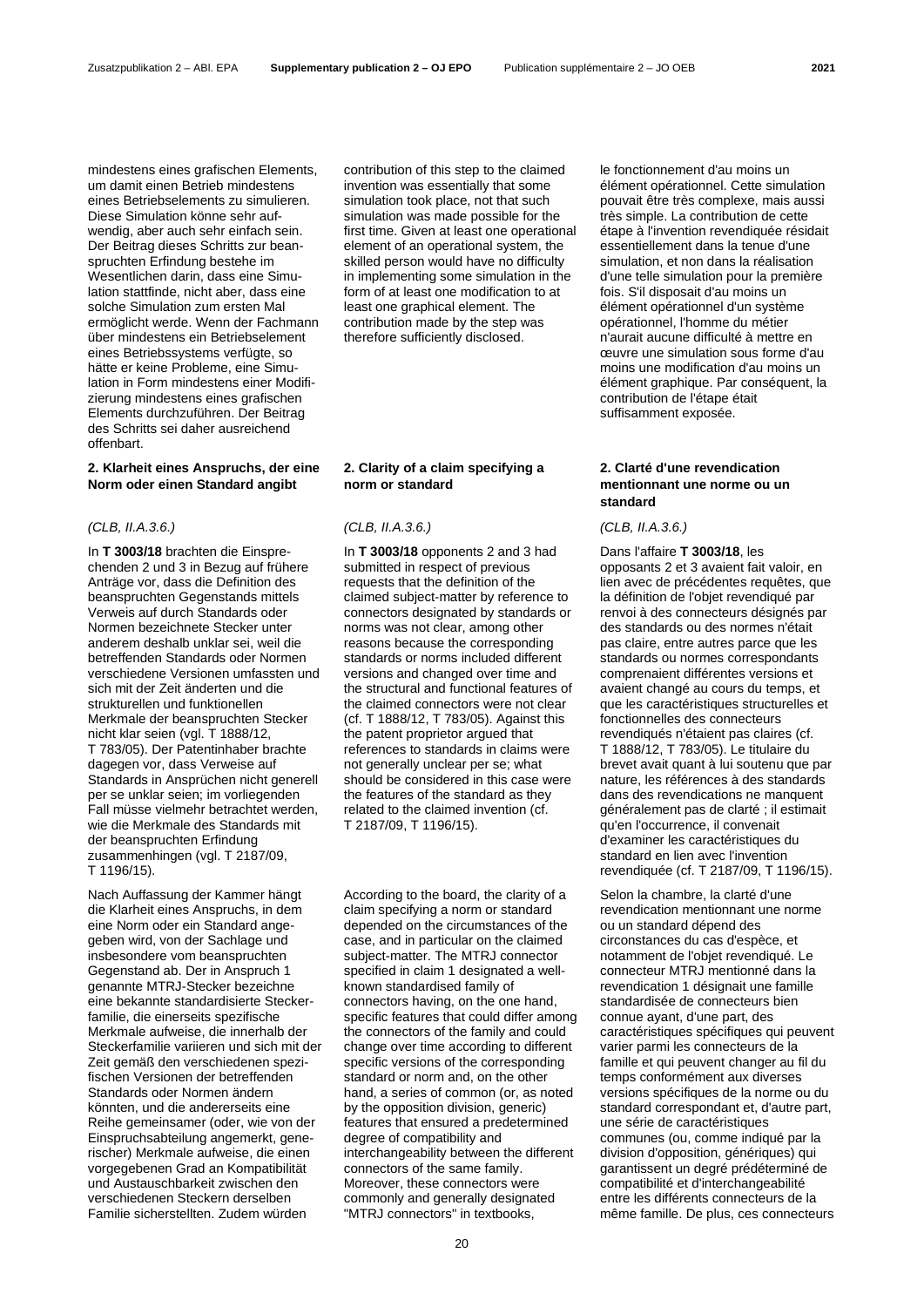diese Stecker in Lehrbüchern, Nachschlagewerken und Ähnlichem ohne Verweis auf eine bestimmte Version der betreffenden Standards oder Normen generell als "MTRJ-Stecker" bezeichnet. Auch seien im vorliegenden Fall die im technischen Kontext des Anspruchs 1 relevanten Merkmale des MTRJ-Steckers – anders als in Fällen wie T 1888/12 und T 783/05 (s. oben) – nicht die spezifischen, sondern die vorstehend genannten allgemeinen Merkmale, und aus diesem Grund würde der Fachmann verstehen, was im beanspruchten Kontext damit gemeint sei, dass der optische Stecker ein MTRJ-Stecker sei. Dieselben Erwägungen träfen auf die in Anspruch 1 definierten SC- und LC-Stecker zu.

# **3. Stützung durch die Beschreibung 3. Claims supported by the**

### *(CLB, II.A.5.) (CLB, II.A.5.) (CLB, II.A.5.)*

In **T 695/16** hatte die Prüfungsabteilung zwar den auf einen Sprühkopf gerichteten Anspruch 1 als klar und knapp gefasst befunden, sie war aber der Auffassung, dass weder die Abbildungen noch die Beschreibung der bevorzugten Ausführungsform wenigstens einen Weg zur Ausführung der beanspruchten Erfindung im Einzelnen angäben (R. 42 (1) e) EPÜ). Die Ansprüche seien breiter als durch den Umfang der Beschreibung und der Zeichnungen gerechtfertigt und würden daher von der Beschreibung nicht gestützt (Art. 84 EPÜ). Die Prüfungsabteilung hatte die Anmeldung auf dieser Grundlage zurückgewiesen.

Die Kammer hob die Entscheidung auf und stellte fest, dass Merkmal a ("Vorsprung" des kreisförmigen Kragens) und Merkmal b ("nicht rotierendes Merkmal" der Innenfläche der Überkappe) im kennzeichnenden Teil von Anspruch 1 für den Fachmann unstreitig klar seien, d. h. ihre strukturelle Form, ihre Funktion und ihre Wechselbeziehung seien klar. Unstreitig sei weiter, dass die Beschreibung zumindest eine wörtliche Wiederholung der kennzeichnenden Merkmale von Anspruch 1 enthalte. Damit seien die besagten Merkmale auch in der Beschreibung – offensichtlich auch in klarer Weise - offenbart, sodass der Wortlaut des Anspruchs 1 dadurch gestützt sei und der Umfang der Ansprüche nicht über den durch die Beschreibung gerechtfertigten Umfang hinausgehe. Was die Prüfungsabteilung als "fehlendes Bindeglied" zwischen Anspruch 1 und der Beschreibung bezeichnete, weswegen Anspruch 1 nicht von dieser gestützt sei, sei die

reference books and the like, without reference to any particular version of the corresponding standard or norm. In addition, in the present case – and contrary to other cases, such as T 1888/12 and T 783/05 (see above) – the features of the MTRJ connector relevant in the technical context of claim 1 were not the specific, but the common features mentioned above, and for this reason the skilled person would understand what was meant in the claimed context by the optic connector being an "MTRJ connector". The same considerations applied to the SC and the LC connectors defined in claim 1.

# **description**

In **T 695/16**, while the examining division had found claim 1, directed to a sprayhead, to be clear and concise, it had considered neither the figures nor the description of the preferred embodiment to describe in detail at least one way of carrying out the invention claimed (R. 42(1)(e) EPC). The claims were broader than justified by the extent of the description and drawings and were thus not supported by the description (Art. 84 EPC). It had refused the application on this basis.

Setting the decision aside, the board noted that feature a ("projection" of the circular collar) and feature b ("nonrotating feature" of the inner surface of the over-cap) in the characterising part of claim 1 were indisputably clear to the skilled person, i.e. their structural form, function and interrelation were clear. It was further undisputed that in the description there was at least a verbatim repetition of the characterising features of claim 1. This meant that said features were also disclosed, obviously also in a clear manner, in the description, thereby supporting the wording of claim 1, and the scope of the claims was not broader than justified by the extent of the description. What the examining division considered to be the "missing link" between claim 1 and the description that rendered claim 1 not supported was the lack of denomination of features a and b in the figures and in the text of the description referring to the example presented therein. However, since features a and b were

étaient couramment et généralement qualifiés de "connecteurs MTRJ" dans les ouvrages, les livres de référence etc., sans référence à une version particulière de la norme ou du standard correspondant. En outre, dans le cas d'espèce – et contrairement à d'autres affaires telles que les affaires T 1888/12 et T 783/05 (voir ci-dessus) – les caractéristiques du connecteur MTRJ pertinentes dans le contexte technique de la revendication 1 n'étaient pas les caractéristiques spécifiques, mais les caractéristiques communes précitées, si bien que l'homme du métier comprendrait que dans le contexte revendiqué, le connecteur optique renvoyait à un "connecteur MTRJ". Les mêmes considérations s'appliquaient aux connecteurs SC et LC définis dans la revendication 1.

# **3. Fondement des revendications sur la description**

Dans l'affaire **T 695/16**, la division d'examen avait certes estimé que la revendication 1, portant sur une tête de pulvérisateur, était claire et concise, mais elle avait considéré que ni les figures ni la description du mode de réalisation préféré n'indiquaient en détail au moins un mode de réalisation de l'invention revendiquée (règle 42(1)e) CBE). Les revendications étaient plus larges que le contenu de la description et des dessins ne le justifiait, et ne se fondaient donc pas sur la description (art. 84 CBE). La division d'examen avait rejeté la demande sur cette base.

La chambre a annulé cette décision, en faisant observer que la caractéristique a ("saillie" du col circulaire) et la caractéristique b ("caractéristique non tournante" de la surface interne du capuchon) figurant dans la partie caractérisante de la revendication 1 étaient incontestablement claires pour l'homme du métier, c'est-à-dire que leur forme structurelle, leur fonction et leur interrelation étaient claires. Il était aussi incontesté que la description comportait au moins une répétition, mot pour mot, des caractéristiques de la revendication 1. Cela signifiait que lesdites caractéristiques étaient aussi divulguées, évidemment aussi de façon claire, dans la description, étayant ainsi le texte de la revendication 1, et que la portée des revendications n'était pas plus large que le contenu de la description ne le justifiait. Le "lien manquant", tel que qualifié par la division d'examen, entre la revendication 1 et la description, qui rendait la revendication 1 non fondée,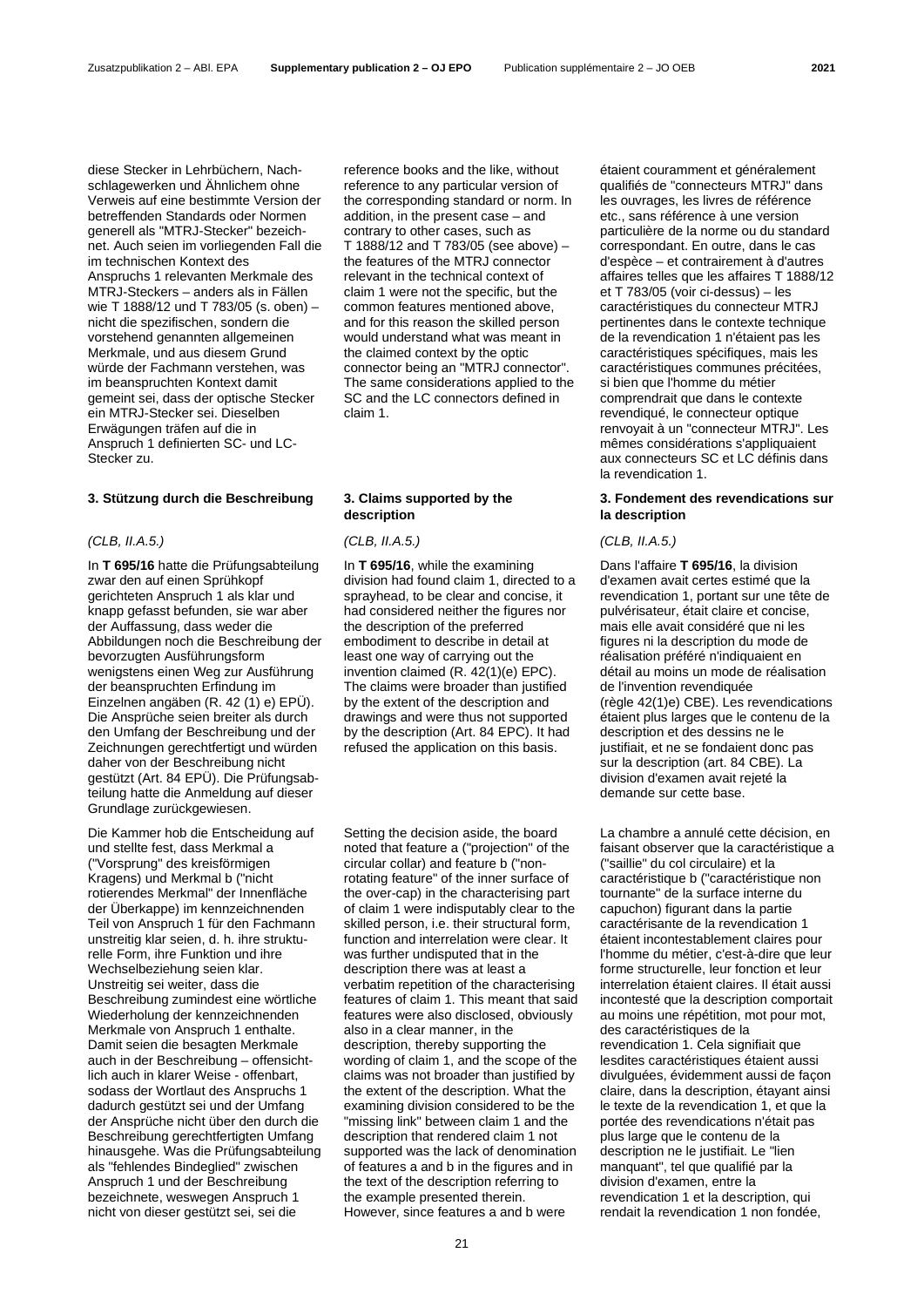fehlende Nennung der Merkmale a und b in den Abbildungen und im Wortlaut der Beschreibung, in der auf das enthaltene Beispiel verwiesen werde. Da die Merkmale a und b aber per se klar seien, sei ihre konkrete Nennung in dem Teil der Beschreibung, der die spezifische, in den Abbildungen dargestellte Ausführungsform behandle, nicht zwingend erforderlich. Beim Lesen der Beschreibung und Betrachten der Abbildungen sei im Hinterkopf zu behalten, dass die Merkmale a und b vorhanden seien und zusammenwirkten, um hörbare Signale zu produzieren. Der Fachmann würde die relevanten Merkmale in den Abbildungen erkennen und damit über eine ausführliche Beschreibung derselben verfügen, einschließlich ihrer Anordnung und Form. Der in den Abbildungen dargestellte Sprühkopf erfülle die Anforderungen der R. 42 (1) e) EPÜ insofern, als eine Ausführungsform der beanspruchten Erfindung veranschaulicht sei. Somit werde dieser Bestimmung wie auch Art. 84 EPÜ entsprochen.

# **4. Im Anspruch enthaltene Begriffe mit einer auf dem technischen Gebiet eindeutigen festen Bedeutung – Heranziehen der Beschreibung**

# *(CLB, II.A.6.3.1) (CLB, II.A.6.3.1) (CLB, II.A.6.3.1)*

In **T 1642/17** wurde die Anmeldung aus dem alleinigen Grund zurückgewiesen, dass sie den Erfordernissen des Art. 84 EPÜ nicht entsprach. Insbesondere befand die Prüfungsabteilung, dass bestimmte Definitionen in einem Dokument, auf das in der Beschreibung verwiesen wurde, für die Bestimmung der Grenzen der Ansprüche essenziell seien und in die Beschreibung aufgenommen werden müssten, die in sich geschlossen zu sein habe. Sie verwies auch auf die ständige Rechtsprechung, wonach ein Patentdokument sein eigenes Wörterbuch darstellen könne.

Die Kammer verstand den Einwand der Prüfungsabteilung dahin gehend, dass die Ansprüche unklar seien, wenn sie im Lichte der Beschreibung gelesen und ausgelegt würden. Sind jedoch die Ansprüche und die darin verwendeten Begriffe für sich genommen klar, weil sie beispielsweise eine auf dem technischen Gebiet eindeutige feste Bedeutung haben, ist nach der ständigen Rechtsprechung der eindeutige Anspruchswortlaut so auszulegen, wie ihn der Fachmann ohne Zuhilfenahme der Beschreibung verstehen würde (s. T 2221/10

per se clear, a specific denomination of these in the part of the description directed to the specific embodiment depicted in the figures was not mandatory. Any reading of the description and viewing of the figures had to be done with the knowledge that features a and b were present and interacted to produce audible signals. The skilled person would recognise the relevant features in the figures, and thereby have a detailed description of them, including their location and their shape. The sprayhead depicted in the figures met the requirements of R. 42(1)(e) EPC in that one way of carrying out the invention claimed was illustrated. In conclusion, both this provision and Art. 84 EPC were met.

**4. Claim terms with a wellestablished meaning in the art – use of the description**

In **T 1642/17** the sole reason for the application having been refused was that it did not meet the requirements of Art. 84 EPC. In particular, the examining division had held that certain definitions in a document crossreferenced in the description were essential to determine the boundaries of the claims and must be introduced into the description, which should be self-contained. It had also referred to established case law that a patent document may be its own dictionary.

The board understood the examining division's objection to be that the claims lacked clarity when read and interpreted in the light of the description. However, it was established case law that where the claims and the terms used in them are clear when read on their own, for instance because they have a wellestablished meaning in the art, the unambiguous claim wording must be interpreted as it would be understood by the skilled person without the help of the description (see T 2221/10 and T 197/10; also Case Law of the Boards of Appeal, 9th ed. 2019, II.A.6.3.1). As

résidait dans l'absence de dénomination des caractéristiques a et b dans les figures et dans le texte de la description renvoyant à l'exemple qui y figurait. Cependant, étant donné que les caractéristiques a et b étaient intrinsèquement claires, il n'était pas obligatoire de les dénommer de manière spécifique dans la partie de la description portant sur le mode de réalisation particulier illustré dans les figures. La description devait être lue et les figures devaient être regardées en sachant que les caractéristiques a et b étaient présentes et qu'elles interagissaient pour produire des signaux audibles. L'homme du métier reconnaîtrait les caractéristiques pertinentes dans les figures, et aurait donc une description détaillée d'elles, y compris pour leur emplacement et leur forme. La tête de pulvérisateur illustrée dans les figures satisfaisait aux exigences de la règle 42(1)e) CBE en ce qu'un mode de réalisation de l'invention revendiquée était illustré. En conclusion, il était satisfait aux dispositions de cette règle et de l'art. 84 CBE.

# **4. Termes figurant dans une revendication et ayant une signification bien précise dans le domaine technique – utilisation de la description**

Dans l'affaire **T 1642/17**, la demande avait été rejetée au motif unique qu'elle ne satisfaisait pas aux exigences de l'art. 84 CBE. En particulier, la division d'examen avait estimé que certaines définitions figurant dans un document auquel se réfère la description sont fondamentales pour délimiter les revendications et doivent être introduites dans la description, laquelle doit être autonome. La division d'examen s'était également référée à la jurisprudence constante, selon laquelle le document du brevet peut être son propre dictionnaire.

De l'avis de la chambre, l'objection de la division d'examen reposait sur le manque de clarté des revendications lorsqu'elles étaient lues et interprétées à la lumière de la description. Cependant, selon la jurisprudence constante, si les revendications et les termes qu'elles contiennent sont clairs lorsqu'ils sont lus de manière autonome, du fait par exemple qu'ils ont une signification bien précise dans le domaine technique, la formulation explicite des revendications doit être interprétée comme l'homme du métier la comprendrait sans s'aider de la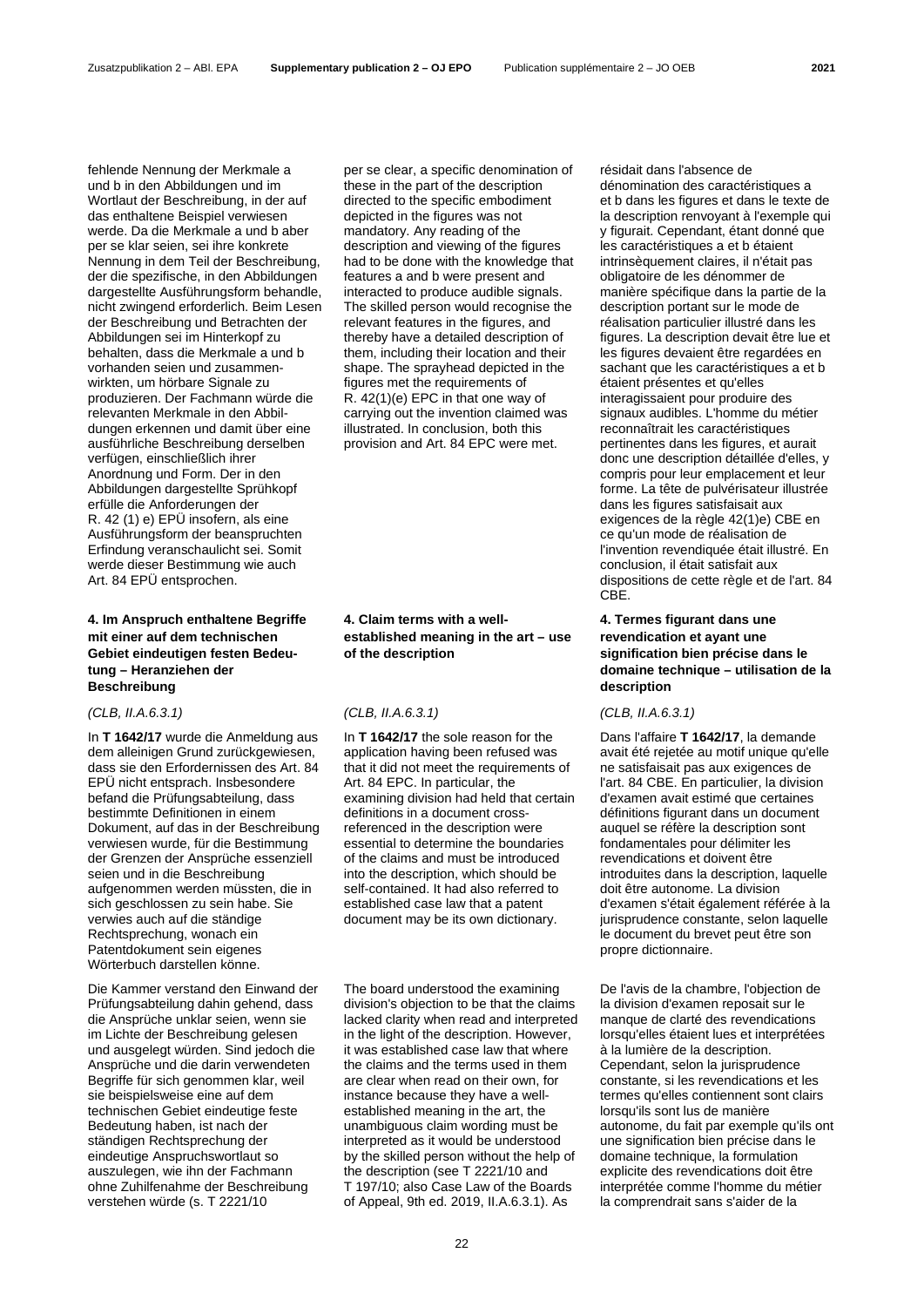und T 197/10; auch "Rechtsprechung der Beschwerdekammern", 9. Aufl. 2019, II.A. 6.3.1). Laut der letztgenannten Entscheidung gilt dies bei einer Diskrepanz zwischen den Ansprüchen und der Beschreibung. Im vorliegenden Fall stimmte die Kammer mit der Prüfungsabteilung überein, dass die in den Ansprüchen verwendeten Begriffe für den Fachmann eine "allgemein anerkannte Bedeutung" haben. In Anbetracht dessen und angesichts der vorstehenden Rechtsprechung kam sie zu dem Schluss, dass die Ansprüche den Klarheitserfordernissen des Art. 84 EPÜ entsprachen.

Dementsprechend sollte das Vorliegen eines Verweises in der Beschreibung, der eine Definition dieser Begriffe enthält, nicht anders behandelt werden, als wenn die Beschreibung selbst eine solche Definition enthielte. In keinem dieser beiden Fälle hätte sich die Definition von Begriffen, die bereits eine auf dem technischen Gebiet eindeutige feste Bedeutung haben, negativ auf die Klarheit der Ansprüche ausgewirkt. Weder die Beschreibung noch ein Verweis könnten nämlich eine allgemein anerkannte Bedeutung von Begriffen in einem Anspruch ändern. Unzutreffend war auch die von der Prüfungsabteilung gezogene Parallele zu dem Fall, in dem die Beschreibung angepasst werden muss, um Art. 83 EPÜ einzuhalten, denn Art. 84 EPÜ betrifft die Ansprüche und Art. 83 EPÜ die Offenbarung der Patentanmeldung. Um sicherzustellen, dass die Anmeldung dem Erfordernis der Stützung in Art. 84 EPÜ genügt, könnte die Prüfungsabteilung stattdessen verlangen, dass die Beschreibung an die Ansprüche angepasst wird (s. "Rechtsprechung der Beschwerdekammern", 9. Aufl. 2019, II.A 5.3).

### **B. Einheitlichkeit der Erfindung B. Unity of invention B. Unité d'invention**

**1. Bestimmung, ob es sich um eine oder mehrere "Erfindungen" handelt – vollständige Recherche – Rückzahlung einer weiteren Recherchengebühr**

In **T 1414/18** begründete die Prüfungsabteilung ihre Zurückweisungsentscheidung lediglich mit einem Verweis auf ihre abschließende Mitteilung nach Art. 94 (3) EPÜ. Darin hatte sie ihren Einwand der Nichteinheitlichkeit aufrechterhalten, die Zurückweisung der Anmeldung angekündigt und die Auffassung vertreten, dass der Antrag des Anmelders auf Rückzahlung der zweiten Recherchengebühr ebenfalls

set out in the latter decision, this applied in the event of a discrepancy between the claims and the description. In the case in hand, the board agreed with the examining division that the terms used in the claims had a "generally accepted meaning" to the skilled person. In view of this and the above case law, it concluded that the claims met the clarity requirements of Art. 84 EPC.

It followed that the presence of a crossreference in the description containing a definition of these terms should not be treated differently to a case where the description itself contains such a definition. In neither case would the effect of the definition of terms which already have a well-established meaning in the art have a negative effect on the clarity of the claims. Indeed, neither the description nor a cross-reference could change a generally accepted meaning of terms in a claim. The board also noted that the parallel drawn by the examining division with the case where the description had to be adapted to ensure compliance with Art. 83 EPC was incorrect, because Art. 84 EPC referred to the claims, whereas Art. 83 EPC referred to the disclosure of the patent application. Instead, to ensure that the application complied with the support requirement of Art. 84 EPC, the examining division could request that the description be adapted to be in line with the claims (see "Case Law of the Boards of Appeal", 9th ed. 2019, II.A 5.3).

**1. Determining whether one or several "inventions" – complete search – refund of further search fee**

# *(CLB, II.B.3.3., II.B.4.2.) (CLB, II.B.3.3., II.B.4.2.) (CLB, II.B.3.3., II.B.4.2.)*

In **T 1414/18**, the grounds in the examining division's refusal decision consisted of a mere reference to its final communication under Art. 94(3) EPC, in which it had continued to maintain its objection of non-unity, stated that the application would be refused and expressed the view that the applicant's request for a refund of the second search fee would also be refused. The applicant withdrew its request for oral

description (cf. T 2221/10 et T 197/10 ; voir aussi "Jurisprudence des chambres de recours", 9e éd. 2019, II.A.6.3.1). Comme indiqué dans cette dernière décision, cela vaut en cas de divergence entre les revendications et la description. En l'espèce, la chambre a estimé comme la division d'examen que les termes utilisés dans les revendications avaient une "signification généralement admise" pour l'homme du métier. Compte tenu de cette signification et de la jurisprudence ci-dessus, elle a conclu que les revendications satisfaisaient aux exigences de clarté de l'art. 84 CBE.

Par conséquent, il convient de traiter à l'identique les cas où ces termes sont définis soit dans un renvoi figurant dans la description, soit dans la description elle-même. Dans aucun de ces deux cas, la définition de termes ayant déjà une signification bien précise dans le domaine technique ne nuira à la clarté des revendications. En effet, ni la description ni un renvoi ne peut modifier la signification généralement admise de termes contenus dans une revendication. Il convient également de noter que le parallèle établi par la division d'examen avec le cas où la description doit être adaptée pour garantir le respect de l'art. 83 CBE n'est pas correct, car l'art. 84 CBE traite des revendications, alors que l'art. 83 CBE concerne l'exposé de la demande de brevet. Afin de garantir que la demande respecte l'exigence de fondement visée à l'art. 84 CBE, la division d'examen peut en revanche exiger d'adapter la description aux revendications (cf. "Jurisprudence des chambres de recours", 9e éd. 2019, II.A.5.3).

**1. Détermination de l'existence d'une ou de plusieurs "inventions" – recherche complète – remboursement d'une taxe additionnelle acquittée au titre de la recherche**

Dans l'affaire **T 1414/18**, la division d'examen avait simplement fait référence, dans les motifs de sa décision de rejet, à sa notification finale émise au titre de l'art. 94(3) CBE, dans laquelle elle avait maintenu son objection d'absence d'unité, faisant observer que la demande serait rejetée et estimant qu'il ne serait pas non plus fait droit à la requête du demandeur en remboursement de la deuxième taxe de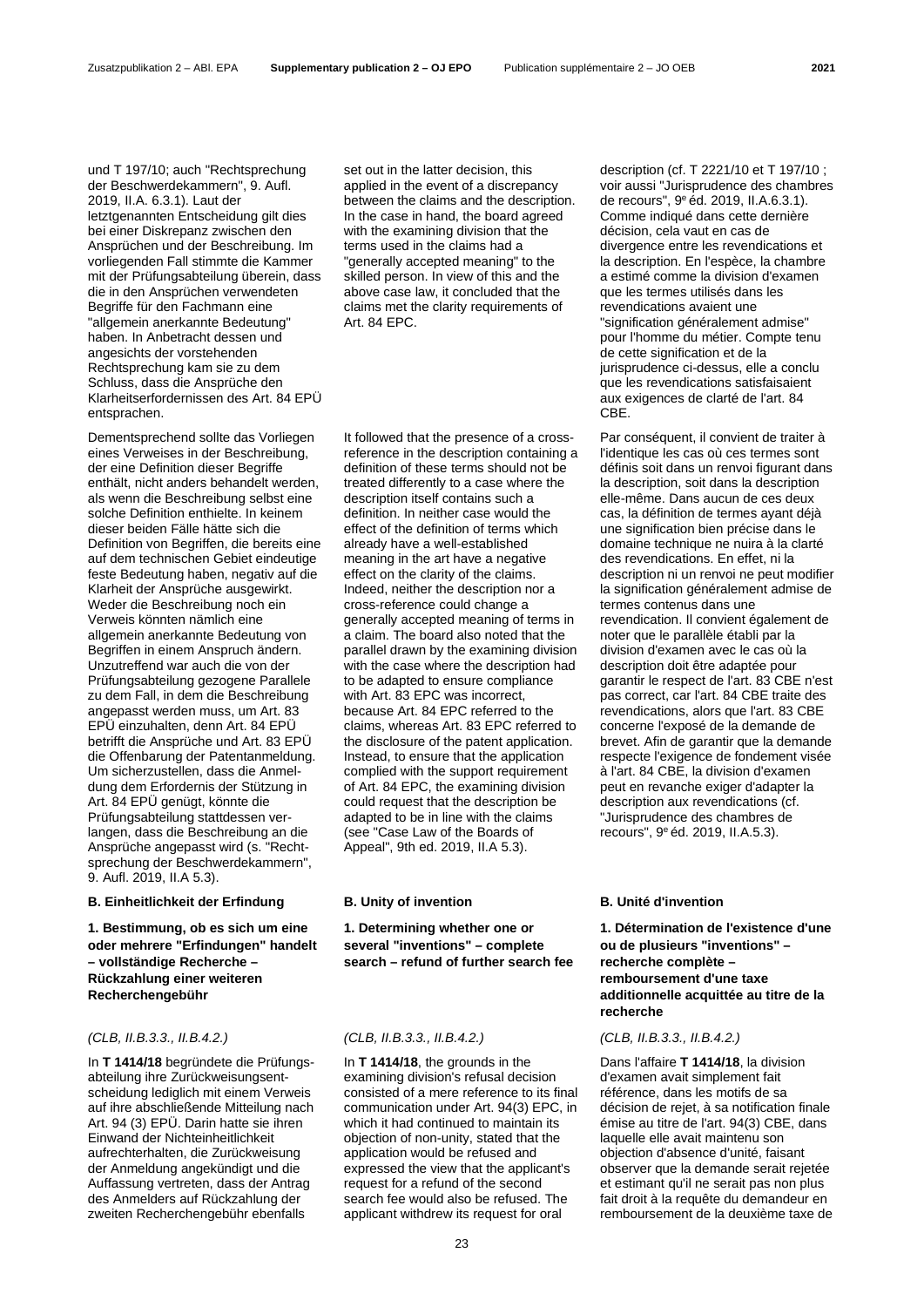zurückgewiesen würde. Der Anmelder zog seinen Antrag auf mündliche Verhandlung zurück und beantragte eine beschwerdefähige Entscheidung "nach Aktenlage".

Die Kammer war mit dem Ansatz der Prüfungsabteilung bezüglich der Frage der Einheitlichkeit nicht einverstanden. Nur wenn sich die Anmeldung auf mehr als eine "Erfindung" beziehe, sei das Vorliegen einer "allgemeinen erfinderischen Idee" (Art. 82 EPÜ) und "gleicher oder entsprechender besonderer technischer Merkmale" (R. 44 (1) EPÜ) diesbezüglich zu prüfen – siehe auch Orientierungssatz 1. Zunächst müsse festgestellt werden, ob die Anmeldung eine oder mehrere "Erfindungen" umfasse. Es gelte, die zugrunde liegende(n) "Erfindung(en)" anhand der gemäß der Beschreibung zu lösenden technischen Aufgabe(n) zu ermitteln (z. B. W 11/89, ABl. 1993, 225; W 6/97; T 173/06; T 1888/09; auch Prüfungsrichtlinien vom November 2017, z. B. F-V, 8, Absatz 2 und 8.1, vorletzter Satz). Nach Auffassung der Kammer bezog sich die ursprüngliche Anmeldung nur auf eine einzige Erfindung. Dass der Hauptaspekt der Erfindung überwiegend von einem (stärker beschränkten) unabhängigen Anspruch abgedeckt werde, bedeute nicht automatisch, dass sich der entsprechende (breitere) unabhängige Anspruch auf eine andere Erfindung beziehe. Insbesondere bedeute es nicht, dass zwei verschiedene Recherchen durchgeführt werden müssten, um beide zu erfassen. Eine vollständige Recherche dürfe sich nicht auf die Ansprüche beschränken, egal wie breit oder wie beschränkt diese seien, sondern müsse die zugrunde liegende Beschreibung und die Zeichnungen angemessen berücksichtigen (Art. 92 EPÜ). Die Kammer kam zu dem Schluss, dass sowohl die Ansprüche in der ursprünglich eingereichten Fassung als auch die Ansprüche 1 und 2 des Hauptantrags (die lediglich um Bezugszeichen ergänzt und geringfügig umformuliert waren) einheitlich seien (Art. 82 EPÜ).

proceedings and requested an appealable decision "according to the state of the file".

The board disagreed with the examining division's approach to the question of unity. It was only if the application related to more than one "invention" that the notion of "a single general inventive concept" (Art. 82 EPC) and the concept of the "same or corresponding special technical features" (R. 44(1) EPC) had to be assessed for this purpose – see also catchword (1). It first had to be determined whether the application covered only one or several "inventions". The underlying "invention(s)" was (were) to be established on the basis of the technical problem(s) to be solved according to the description (e.g. W 11/89, OJ 1993, 225; W 6/97; T 173/06; T 1888/09; also Guidelines for Examination of November 2017, e.g. F-V, 8, second paragraph, and 8.1, penultimate sentence). From the board's assessment, the original application had to be considered as relating to one invention only. The fact that the main aspect of the invention was predominantly covered by one (more limited) independent claim did not automatically mean that the complementary (broader) independent claim related to another invention. In particular, it did not mean that two different searches had to be carried out to cover both. A complete search should not be restricted to the claims, regardless of how broad or limited they were, but give due consideration to the underlying description and the drawings (Art. 92 EPC). The board concluded that both claims 1 and 2 as originally filed and claims 1 and 2 of the main request (with only added reference signs and minor re-wording) were unitary (Art. 82 EPC).

recherche. Le demandeur a retiré sa requête en procédure orale et demandé qu'une décision susceptible de recours soit rendue "en l'état du dossier".

La chambre a indiqué qu'elle était en désaccord avec l'approche suivie par la division d'examen au sujet de la question de l'unité d'invention. Ce n'est que dans le cas où la demande porte sur plus d'une "invention" qu'il convient d'analyser, afin de trancher la question de l'unité, la notion d'"un seul concept inventif général" (art. 82 CBE), ainsi que le concept d'"éléments techniques particuliers identiques ou correspondants" (règle 44(1) CBE) (cf. également point 1 de l'exergue). Il est nécessaire de déterminer d'abord si la demande couvre une seule, ou bien plusieurs "inventions". La ou les "inventions" sous-jacentes doivent être mises en évidence sur la base du ou des problèmes techniques à résoudre selon la description (cf. par exemple W 11/89, JO 1993, 225 ; W 6/97 ; T 173/06 et T 1888/09 ; cf. également Directives relatives à l'examen, version de novembre 2017, par exemple points F-V, 8, deuxième paragraphe, et 8.1, avant-dernière phrase). Du point de vue de la chambre, la demande initiale devait être considérée comme se rapportant à une seule invention. Le fait qu'une revendication indépendante (plus limitée) couvrait en majeure partie l'aspect principal de l'invention ne signifiait pas automatiquement que la revendication indépendante complémentaire (plus large) portait sur une autre invention. En particulier, cela ne signifiait pas que deux recherches différentes devaient être effectuées pour couvrir les deux revendications indépendantes en question. Une recherche complète ne saurait se limiter aux revendications, quelle que soit la portée plus ou moins large, ou plus ou moins limitée de ces dernières, et devrait en revanche tenir dûment compte de la description sous-jacente et des dessins (art. 92 CBE). La chambre a conclu que les revendications telles que déposées initialement comme les revendications 1 et 2 de la requête principale (comportant uniquement des signes de référence supplémentaires et des passages légèrement reformulés) satisfaisaient à l'exigence d'unité d'invention (art. 82 CBE).

S'agissant de la requête en remboursement de la taxe additionnelle, la chambre a estimé que la décision qui consiste à rejeter une demande de brevet peut être interprétée en ce sens qu'elle contient implicitement la décision de refuser le

Hinsichtlich der beantragten Gebührenrückzahlung stellte die Kammer fest, dass die Entscheidung über die Zurückweisung einer Patentanmeldung so verstanden werden könne, dass sie implizit die Ablehnung der Rückzahlung einer weiteren Recherchengebühr

Concerning the requested fee refund, the board held that the decision to refuse a patent application may be understood to implicitly contain the decision to refuse the refund of a further search fee, if the examining division's intent is clear – see also catchword (2).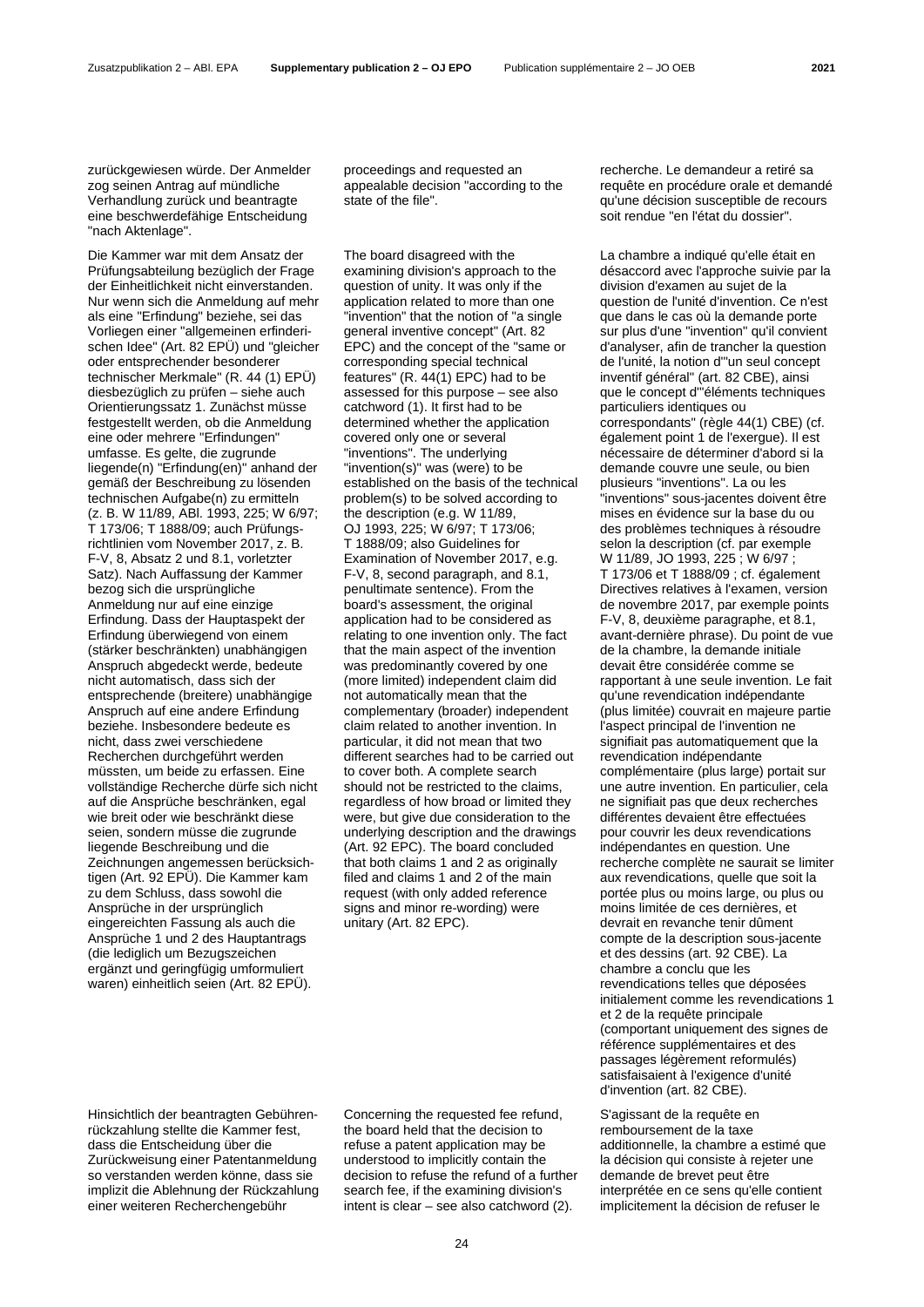einschließe, wenn die Absicht der Prüfungsabteilung eindeutig sei – siehe auch Orientierungssatz 2. Zwar sollte eine Entscheidung über die Rückzahlung weiterer Recherchengebühren im Tenor der schriftlichen Entscheidung angegeben werden (z. B. T 756/14), doch sei die Absicht der Prüfungsabteilung, den Antrag zurückweisen, aus ihrer letzten Mitteilung klar hervorgegangen. Eine weitere Recherchengebühr sei von der Prüfungsabteilung oder der zuständigen Kammer zurückzuzahlen (R. 64 (2) EPÜ, R. 100 (1) EPÜ), wenn die Zahlungsaufforderung der Recherchenabteilung ungerechtfertigt gewesen sei. Dies sei auf der Grundlage der darin enthaltenen Tatsachen und Argumente und der ursprünglich eingereichten Ansprüche zu prüfen (u. a. T 188/00, T 1476/09, T 2526/17). Da die Einheitlichkeit der Erfindung auf der Grundlage der ursprünglich eingereichten Ansprüche von der Prüfungsabteilung fälschlicherweise nicht erkannt worden sei, sei die Gebühr zurückzuzahlen.

### **1. Ausführbarkeit – neuronales Netz 1. Reproducibility – neural network 1. Exécution de l'invention – réseau**

### *(CLB, II.C.6.1.) (CLB, II.C.6.1.) (CLB, II.C.6.1.)*

In **T 161/18** nutzte die Anmeldung ein künstliches neuronales Netz zur Transformation der an der Peripherie gemessenen Blutdruckkurve in den äquivalenten Aortendruck. Bezüglich des Trainings des erfindungsgemäßen neuronalen Netzes offenbarte die Anmeldung lediglich, dass die Eingabedaten ein breites Spektrum von Patienten unterschiedlichen Alters, Geschlechts, Konstitutionstyps, Gesundheitszustands und dergleichen abdecken sollten, damit es nicht zu einer Spezialisierung des Netzes kommt. Die Anmeldung offenbarte jedoch nicht, welche Eingabedaten zum Trainieren des erfindungsgemäßen künstlichen neuronalen Netzes geeignet sind, oder mindestens einen zur Lösung des vorliegenden technischen Problems geeigneten Datensatz. Das Trainieren des künstlichen neuronalen Netzes konnte daher vom Fachmann nicht nachgearbeitet werden und der Fachmann konnte die Erfindung deshalb nicht ausführen. Die vorliegende, auf maschinellem Lernen insbesondere im Zusammenhang mit einem künstlichen neuronalen Netz beruhende Erfindung war somit nicht ausreichend offenbart, da das erfindungsgemäße Training mangels

Although a decision on the refund of further search fees should be indicated in the order of the written decision (e.g. T 756/14), the examining division's intention to refuse the request had been clear from their latest communication. A further search fee was to be refunded by the examining division or the competent board (R. 64(2) EPC, R. 100(1) EPC) if the search division's invitation to pay it was unjustified. The assessment was to be based on the facts and arguments presented therein and on the originally filed claims (inter alia T 188/00, T 1476/09, T 2526/17). As unity of invention on the basis of the originally filed claims had been incorrectly denied by the examining division, the fee was to be refunded.

In **T 161/18**, the application used an artificial neural network to transform the blood pressure curve measured on the periphery into the equivalent aortic pressure. As regards how the neural network according to the invention was trained, the application disclosed only that the input data should cover a wide range of patients differing in age, sex, constitution type, state of health, etc. to prevent the network from becoming specialised. However, it did not disclose what input data were suitable for training the network or even a suitable set of data for solving the technical problem in question. As a result, the skilled person could not reproduce the network's training and so could not carry out the invention. The invention, which was based on automated learning, in particular in connection with an artificial neural network, was thus insufficiently disclosed, because the training it involved could not be reproduced owing to a lack of disclosure in this regard. See also chapter I.C.4. "Effect not made credible within the whole scope of claim – neural network".

remboursement d'une taxe additionnelle de recherche, si l'intention de la division d'examen est claire (cf. également point 2 de l'exergue). Bien qu'une décision concernant le remboursement de taxes additionnelles de recherche doive figurer dans le dispositif de la décision écrite (cf. par exemple T 756/14), l'intention de la division d'examen de ne pas faire droit à la requête ressortait clairement de sa dernière notification. Le remboursement d'une taxe additionnelle de recherche doit être ordonné par la division d'examen ou, le cas échéant, par la chambre compétente (règle 64(2) CBE, règle 100(1) CBE) si l'invitation à acquitter la taxe en question qui avait été émise par la division de la recherche n'était pas justifiée. L'évaluation doit être effectuée sur la base des faits et des arguments qui y ont été présentés, ainsi que sur la base des revendications telles que déposées initialement (cf. entre autres T 188/00, T 1476/09 et T 2526/17). La division d'examen ayant conclu à tort à l'absence d'unité d'invention sur la base des revendications telles que déposées initialement, il y avait lieu de rembourser la taxe.

### **C. Ausreichende Offenbarung C. Sufficiency of disclosure C. Possibilité d'exécuter l'invention**

# **de neurones**

Dans l'affaire **T 161/18**, la demande utilisait un réseau neuronal artificiel pour transformer la courbe de pression artérielle, mesurée à la périphérie, en pression aortique équivalente. En ce qui concerne l'entraînement du réseau neuronal selon l'invention, la demande divulguait uniquement que les données d'entrée devaient couvrir un large spectre de patients différents pour ce qui est de l'âge, du sexe, de la constitution, de l'état de santé, etc., afin d'empêcher une spécialisation du réseau. La demande ne divulguait toutefois pas les données d'entrée qui convenaient à l'entraînement du réseau neuronal artificiel selon l'invention, ni même un jeu de données adapté pour résoudre le problème technique posé. Par conséquent, l'homme du métier ne pouvait pas reconstituer l'entraînement du réseau neuronal artificiel, ni donc exécuter l'invention. L'invention en question, qui reposait sur l'apprentissage automatique, en particulier en lien avec un réseau neuronal artificiel, n'était ainsi pas suffisamment divulguée, étant donné que l'entraînement selon l'invention ne pouvait pas être exécuté faute de divulgation correspondante. Voir aussi le chapitre I.C.4. "Effet non démontré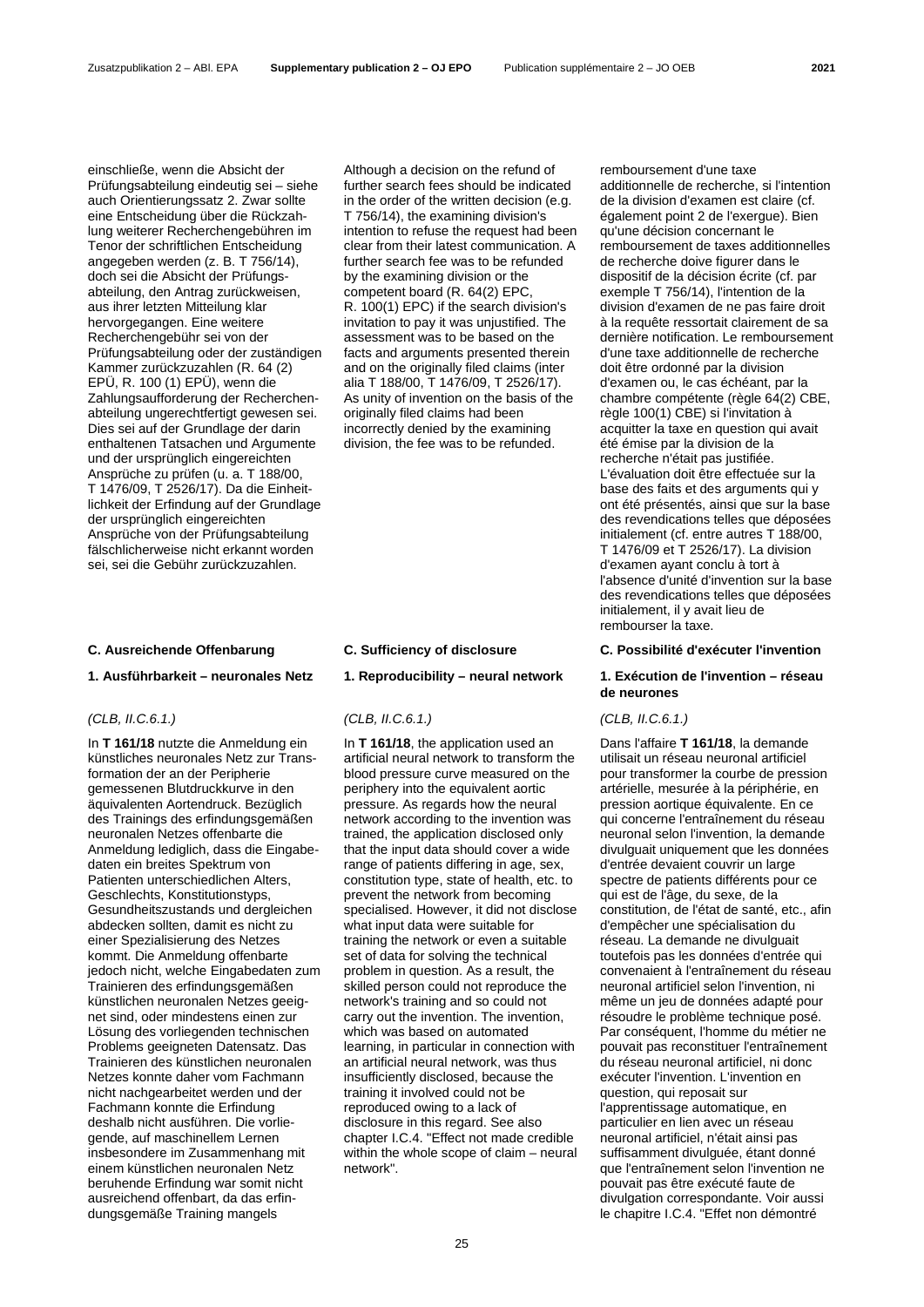Zusatzpublikation 2 – ABl. EPA **Supplementary publication 2 – OJ EPO** Publication supplémentaire 2 – JO OEB **2021**

entsprechender Offenbarung nicht ausführbar war. Siehe auch Kapitel I.C.4."Wirkung nicht über den gesamten Schutzbereich glaubhaft gemacht – neuronales Netz".

## **2. Erforderlicher Umfang der Offenbarung bei einer medizinischen Verwendung – Plausibilität**

In **T 184/16** betraf die Erfindung neue Verbindungen mit inhibierender Aktivität gegenüber dem natriumabhängigen Transporter (pharmazeutische Verbindung). Der Mechanismus, der der Behandlung von Diabetes-Folgeerkrankungen zugrunde liegt und mit dem die beanspruchte therapeutische Wirkung erzielt werden soll, beruhte auf der Inhibierung des natriumabhängigen Glukosetransporters ("SGLT") und insbesondere des SGLT2. Der Zusammenhang zwischen der nach Anspruch 12 (Anspruch auf eine medizinische Verwendung) zu erzielenden therapeutischen Wirkung und der Inhibierung von SGLT2 wurde vom Beschwerdeführer (Einsprechenden) nicht in Zweifel gezogen. Dieser argumentierte, aus der Anmeldung in der eingereichten Fassung gehe nicht plausibel hervor, dass die beanspruchte therapeutische Wirkung mit den beanspruchten Verbindungen erzielt werden könne.

Die Kammer räumte ein, dass nur dann nachträglich veröffentlichte Beweisstücke berücksichtigt werden können, um eine bestimmte Wirkung aufzuzeigen, wenn es bereits am Anmeldetag plausibel war, dass die besagte Wirkung erzielt wird. Beispiele für Fälle, in denen die Plausibilität anerkannt wurde und nachträglich veröffentlichte Beweisstücke berücksichtigt wurden, sind Fälle, in denen es prima facie keine ernsthaften Zweifel an der Plausibilität gab (T 108/09, T 1760/11, T 919/15). In T 1329/04 bestanden dagegen prima facie ernsthafte Zweifel. Im vorliegenden Fall enthielt die Anmeldung in der eingereichten Fassung keine Versuchsergebnisse zur strittigen Plausibilität, d. h. zur Plausibilität, dass es sich bei den beanspruchten Verbindungen um SGLT2-Inhibitoren handelt. Es war daher notwendig festzustellen, ob die Plausibilität vor dem Hintergrund des allgemeinen Fachwissens und des Stands der Technik trotzdem anerkannt werden konnte. Der Kammer lag kein Hinweis vor, dass prima facie ernsthafte Zweifel bestanden, dass die beanspruchte therapeutische Wirkung erzielt werden konnte, und der Beschwerdeführer

## **2. Level of disclosure required for medical use – plausibility**

### *(CLB, II.C.7.2.) (CLB, II.C.7.2.) (CLB, II.C.7.2.)*

In **T 184/16** the invention concerned novel compounds having inhibitory activity against the sodium dependant transporter (pharmaceutical compound). The mechanism underlying the treatment of diseases linked to diabetes, and thus for obtaining the claimed therapeutic effect, was based on the inhibition of the sodiumdependent glucose transporter ("SGLT"), and in particular of SGLT2. The link between the therapeutic effect to be obtained according to claim 12 (medical use claim) and SGLT2 inhibition was not contested by the appellant (opponent). The appellant argued that it was not plausible in the application as filed that the claimed therapeutic effect could be obtained using the claimed compounds.

The board acknowledged that a precondition for taking into account post-published evidence to demonstrate a certain effect was that it was already plausible at the filing date that said effect was obtained. Plausibility was acknowledged, and post-published evidence was taken into account, for example in cases where there were no "prima facie serious doubts" about plausibility (T 108/09, T 1760/11, T 919/15). By contrast, in T 1329/04 there were prima facie serious doubts. In the case in hand, the application as filed did not contain any experimental evidence as regards the disputed plausibility, i.e. the plausibility of the claimed compounds being SGLT2 inhibitors. It was thus necessary to determine whether plausibility could nevertheless be acknowledged in view of the common general knowledge and the prior art. The board had no indication, that there was prima facie any serious doubt that the claimed therapeutic effect could be obtained; nor did the appellant argue that any such indication existed. Furthermore, there was no a priori reason or any indication in the common general knowledge that the claimed therapeutic

de façon crédible dans toute la portée de la revendication – réseau de neurones".

# **2. Niveau de divulgation nécessaire pour les utilisations médicales – caractère plausible**

Dans l'affaire **T 184/16**, l'invention concernait de nouveaux composés présentant une activité inhibitrice contre le transporteur dépendant du sodium (composé pharmaceutique). Le mécanisme à la base du traitement de maladies liées au diabète, qui visait à obtenir l'effet thérapeutique revendiqué, reposait sur l'inhibition du transporteur de glucose dépendant du sodium ("SGLT"), et en particulier de SGLT2. Le lien entre l'effet thérapeutique à obtenir selon la revendication 12 (revendication relative à une utilisation médicale) et l'inhibition de SGLT2 n'était pas contesté par le requérant (opposant). Selon le requérant, il n'était pas plausible, à la lecture de la demande telle que déposée, que les composés revendiqués permettent d'obtenir l'effet thérapeutique revendiqué.

La chambre a reconnu que des preuves publiées ultérieurement ne peuvent être prises en considération, afin de démontrer un effet donné, que si l'obtention de cet effet est plausible dès la date de dépôt. Par exemple, le caractère plausible a été reconnu, et les preuves publiées ultérieurement ont été prises en considération, dans des affaires où il n'y avait de prime abord pas de doutes sérieux concernant le caractère plausible (T 108/09, T 1760/11, T 919/15). En revanche, dans l'affaire T 1329/04, il y avait de prime abord des doutes sérieux. Dans la présente espèce, la demande telle que déposée ne contenait aucune preuve expérimentale concernant le caractère plausible contesté, à savoir la capacité des composés revendiqués à inhiber le SGLT2. Il convenait donc de déterminer si le caractère plausible pouvait néanmoins être reconnu compte tenu des connaissances générales de l'homme du métier et de l'état de la technique. Rien n'indiquait à la chambre qu'il existait des doutes sérieux concernant la possibilité d'obtenir l'effet thérapeutique revendiqué, et le requérant n'avait fait valoir aucune indication de ce type. De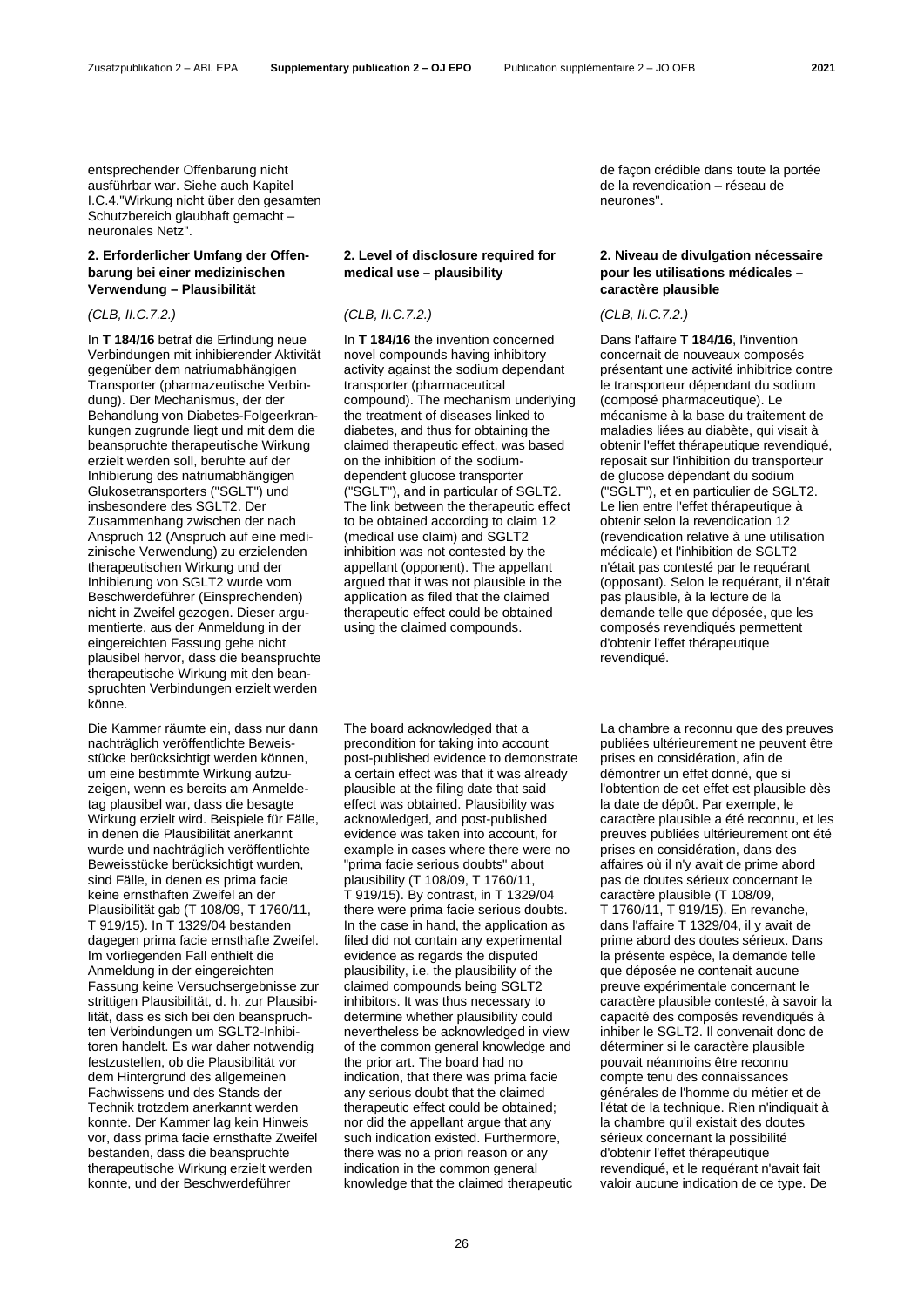brachte auch nicht vor, dass es derartige Hinweise gebe. Zudem gab es keinen A-priori-Grund oder irgendeinen Hinweis im allgemeinen Fachwissen, dass die beanspruchte therapeutische Wirkung nicht erzielt werden könnte. Die Kammer hielt es für plausibel, dass die therapeutische Wirkung tatsächlich erzielt wird.

Die Kammer befand, dass das nachträglich veröffentlichte Beweisstück D4 (vom Beschwerdegegner/Patentinhaber eingereichte Vergleichsbeispiele) zur Stützung der Offenbarung in der Patentanmeldung berücksichtigt werden kann. Sie räumte ein, dass D4 tatsächlich nur Daten für die SGLT2- Inhibierung enthalte. Allerdings werde die beanspruchte therapeutische Wirkung durch die alleinige SGLT2- Inhibierung erzielt. Die Tatsache, dass eine SGLT1-Inhibierung ebenfalls zu dieser Wirkung beitragen könnte, dies in D4 aber nicht getestet wurde, sei nicht relevant. Da der Beschwerdeführer zudem die Beweislast für seine Behauptung trage, könne die Kammer mangels solcher Beweise nicht schließen, dass Verbindungen mit großen Substituenten nicht geeignet seien, die in Anspruch 12 definierte therapeutische Wirkung zu erzielen. Das Erfordernis der ausreichenden Offenbarung galt als erfüllt.

Das nachträglich veröffentlichte Schriftstück D4 und die Frage der Plausibilität wurden auch im Zusammenhang mit der erfinderischen Tätigkeit behandelt, und D4 wurde ebenfalls berücksichtigt. Siehe auch Kapitel I.C.1. "Unterscheidung zwischen Plausibilität und Naheliegen".

# **1. Prioritätsrecht des Anmelders oder seines Rechtsnachfolgers**

**1.1 Identität der Anmelder bei mehreren Anmeldern der Prioritätsanmeldung**

### *(CLB, II.D.2.2.1) (CLB, II.D.2.2.1) (CLB, II.D.2.2.1)*

In **T 844/18** gehörte einer von mehreren Anmeldern bestimmter vorläufiger US-Anmeldungen, deren Priorität beansprucht wurde, nicht zu den Anmeldern der dem Streitpatent zugrunde liegenden Anmeldung. Die Frage der Rechtsnachfolge stellte sich nicht. In Einklang mit der Rechtsprechung der Kammern wandte die Einspruchsabteilung den seit Langem praktizierten Ansatz an, wonach "alle Anmelder" der Erstanmeldung auch Anmelder der

effect could not be obtained. The board considered it plausible that the therapeutic effect was indeed obtained.

The board held that post-published evidence D4 (comparative examples filed by the respondent/patent proprietor) could be taken into account to support the disclosure in the patent application. The board acknowledged that D4 indeed provided data for SGLT2 inhibition only. However, the claimed therapeutic effect was obtained by SGLT2 inhibition alone. The fact that SGLT1 inhibition might contribute to this effect as well and was not tested in D4 was not relevant. Furthermore, the appellant bearing the burden of proof for its assertion, the board could not conclude, in the absence of any such evidence, that compounds with large substituents were not suitable to obtain the therapeutic effect defined in claim 12. Sufficiency of disclosure was considered to be satisfied.

Post-published D4 and plausibility were also addressed in respect of inventive step and D4 was also taken into account. See also chapter I.C.1. "Distinction between plausibility and obviousness".

# **D. Priorität D. Priority D. Priorité**

**1. Right of priority of the applicant or its successor in title**

**1.1 Identity of applicants – multiple applicants in the priority application**

In **T 844/18** one of several applicants for certain US provisional applications from which priority was claimed was missing from the application leading to the patent in suit. No question of succession in title arose. Applying the long-established "all applicants" (or "same applicants") approach in line with the boards' case law, the opposition division held that priority had not been validly claimed and revoked the patent for lack of novelty.

plus, les connaissances générales de l'homme du métier ne donnaient pas à penser ni ne suggéraient a priori que l'effet thérapeutique revendiqué ne pouvait pas être obtenu. La chambre a dès lors jugé plausible que l'effet thérapeutique soit effectivement obtenu.

La chambre a estimé que le document D4 publié ultérieurement (exemples comparatifs déposés par l'intimé/titulaire du brevet) pouvait être pris en considération à l'appui de l'exposé de l'invention figurant dans la demande de brevet. Elle a reconnu que les données fournies par D4 concernaient seulement l'inhibition de SGLT2. Or, l'effet thérapeutique revendiqué était obtenu par la seule inhibition de SGLT2. Le fait que l'inhibition de SGLT1 puisse, elle aussi, contribuer à cet effet et qu'elle n'ait pas été testée dans D4 n'avait pas d'importance. De plus, comme il incombait au requérant de prouver son affirmation, la chambre ne pouvait pas conclure, en l'absence de telles preuves, que des composés comportant de larges substituants ne permettaient pas d'obtenir l'effet thérapeutique défini dans la revendication 12. La chambre a considéré que l'exigence de suffisance de l'exposé était remplie.

La chambre s'est également penchée sur la question du caractère plausible dans le cadre de l'examen de l'activité inventive et le document D4 publié ultérieurement a aussi été pris en considération. Voir aussi le chapitre I.C.1. "Distinction entre plausibilité et évidence".

**1. Droit de priorité du demandeur ou de son ayant cause**

# **1.1 Identité des demandeurs en cas de pluralité des demandeurs dans la demande dont la priorité est revendiquée**

Dans l'affaire **T 844/18**, certaines demandes US provisoires dont la priorité était revendiquée avaient été déposées par plusieurs demandeurs, mais l'un d'entre eux ne figurait pas dans la demande à l'origine du brevet litigieux. Aucune question de succession en droit ne s'était posée. Appliquant l'approche bien établie dite de "tous les demandeurs" (ou des "mêmes demandeurs") conformément à la jurisprudence des chambres, la division d'opposition avait retenu que la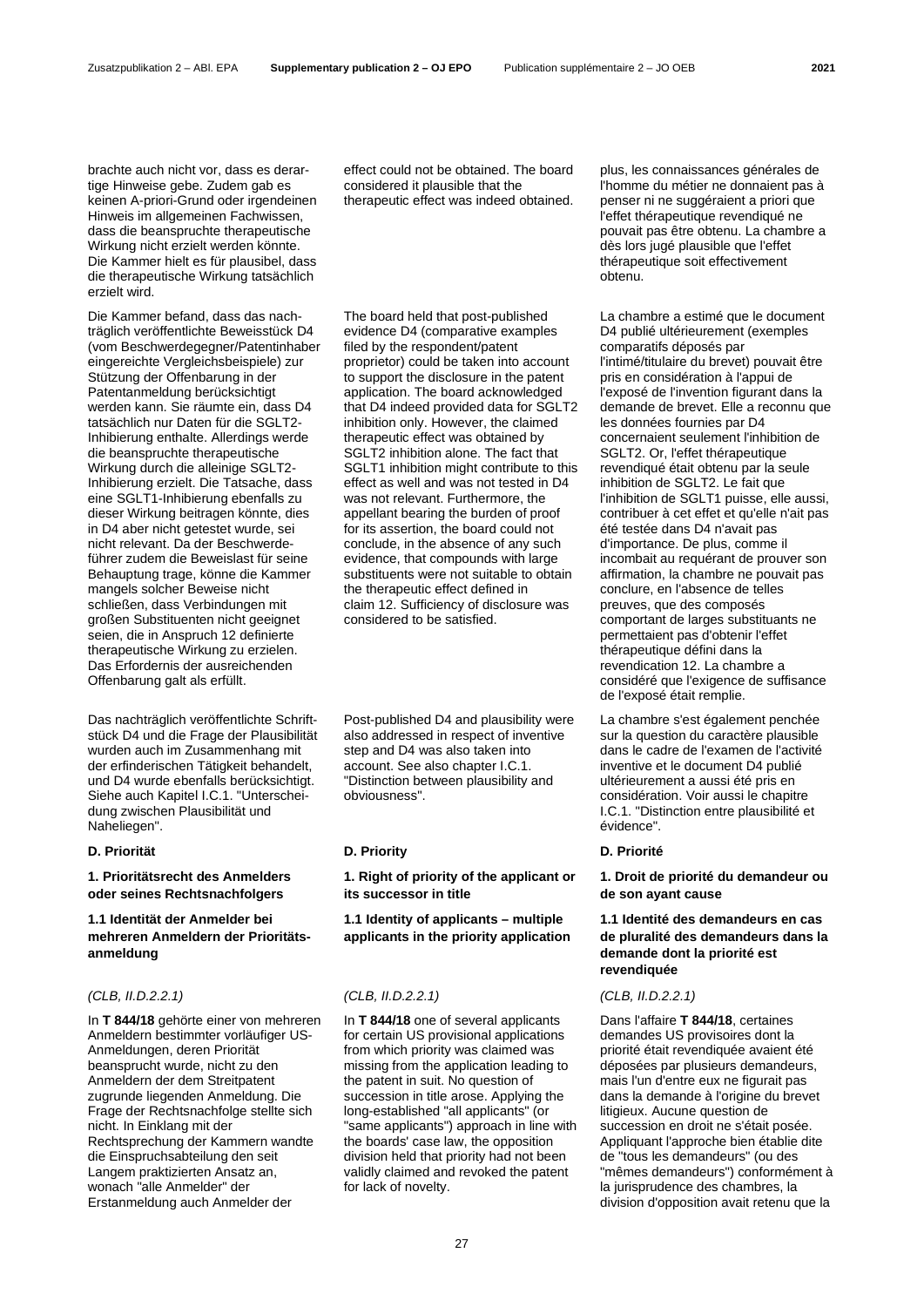Nachanmeldung (bzw. "dieselben Anmelder") sein müssen. Sie befand, dass die Priorität nicht wirksam beansprucht worden sei, und widerrief das Patent wegen mangelnder Neuheit.

Die Kammer formulierte die Kernfrage wie folgt: "A und B sind Anmelder der Prioritätsanmeldung. A ist alleiniger Anmelder der Nachanmeldung. Ist ein Prioritätsanspruch wirksam, auch ohne dass das Prioritätsrecht von B auf A übertragen wurde?". Die drei Angriffslinien der Beschwerdeführer (Patentinhaber) gegen den "Alle Anmelder"-Ansatz des EPA überzeugten die Kammer nicht, und die Beschwerde wurde zurückgewiesen.

Als Erstes ging es um die Frage, ob das Recht auf Priorität überhaupt vom EPA beurteilt werden sollte. Die Kammer entschied, dass die Instanzen des EPA befugt und verpflichtet seien, die Wirksamkeit eines Prioritätsanspruchs nach Art. 87 (1) EPÜ zu beurteilen, was auch beinhalte zu prüfen, "wer" das Prioritätsrecht genießt. Art. 87 (1) EPÜ setze nicht voraus, dass "jedermann", der die Patentanmeldung eingereicht hat, dazu berechtigt sei, sondern nur, dass er es getan habe. Die Kammer wies auch Argumente zurück, die in analoger Weise auf Art. 60 (3) EPÜ gestützt waren. Das EPA führe lediglich eine formale Prüfung der Person durch, die die Anmeldung eingereicht hat. Dies widerspreche im Übrigen nicht seinem Ansatz in Bezug auf die Rechtsnachfolge, wie von den Beschwerdeführern behauptet. Das EPA prüfe nur, ob die Rechtsnachfolge nach dem ursprünglichen Anmelder gegeben ist, was eine eingehende Prüfung erfordere, die aber nicht auch das Bestehen des Prioritätsrechts an sich umfasse.

Zweitens ging es um die Auslegung des Begriffs "jedermann" in Art. 87 (1) EPÜ; hier sah die Kammer die gewöhnliche Bedeutung in diesem Zusammenhang in allen Sprachfassungen als mehrdeutig an (vgl. Art. 4A (1) Pariser Verbandsübereinkunft, Art. 31 (1) Wiener Übereinkommen). In Übereinstimmung mit T 15/01 befand sie, dass es Ziel und Zweck der Pariser Verbandsübereinkunft (vgl. Art. 31 (1) und Art. 33 (4) Wiener Übereinkommen) sei, "für begrenzte Zeit die Interessen eines Patentanmelders, der internationalen Schutz für seine Erfindung erlangen will, zu wahren", und dass "die internationalen Prioritätsvorschriften der Pariser Verbandsübereinkunft … dem Anmelder die Erlangung internationalen Schutzes für seine Erfindung … erleichtern" sollten.

The board formulated the core issue thus: "A and B are applicants for the priority application. A alone is the applicant for the subsequent application. Is a priority claim valid even without any assignment of priority right from B to A?" The appellants' (patent proprietors') three lines of attack on the EPO's "all applicants" approach failed to convince the board, and the appeal was dismissed.

The first question raised was whether entitlement to priority should be assessed by the EPO. The board concluded that the instances of the EPO were empowered and obliged to assess the validity of a priority right claim as required by Art. 87(1) EPC, and that this included examining the issue of "who" concerning priority entitlement. Art. 87(1) EPC did not require that the "any person" having filed the patent application was legally entitled to do so, merely that they had done so. The board also rejected arguments based on Art. 60(3) EPC by analogy. The EPO only carried out a formal assessment of the person who filed the application. This was, moreover, not inconsistent with its approach to succession in title, as the appellants had claimed. The EPO only assessed whether a successor in title was the successor in title of the original applicant, which indeed involved a substantial legal assessment but was not an assessment of legal entitlement to a priority right.

Secondly, concerning the interpretation of "any person" in Art. 87(1) EPC, the board found the ordinary meaning of the term in this context to be ambiguous in all language versions (cf. Art. 4A(1) Paris Convention, Art. 31(1) Vienna Convention). It agreed with T 15/01 that the object and purpose of the Paris Convention (cf. Art. 31(1), 33(4) Vienna Convention) was to "safeguard, for a limited period, the interests of a patent applicant in his endeavour to obtain international protection for his invention" and that "the international priority provisions contained in the Paris Convention ... assist the applicant in obtaining international protection for his invention". The appellants relied on those statements in T 15/01 to argue that the Paris Convention's object and purpose favoured their (non-restrictive)

priorité n'avait pas été valablement revendiquée et elle avait révoqué le brevet pour manque de nouveauté.

La chambre a formulé la question principale de la manière suivante : "A et B sont les demandeurs pour la demande dont la priorité est revendiquée. A est seul demandeur pour la demande ultérieure. Une revendication de priorité est-elle valable alors même que B n'a cédé aucun droit de priorité à A ?" Les trois lignes d'attaque des requérants (titulaires du brevet) concernant l'approche de l'OEB dite de "tous les demandeurs" n'ont pas convaincu la chambre et le recours a été rejeté.

Premièrement, il s'agissait de déterminer si le droit de priorité doit être apprécié par l'OEB. La chambre a conclu que les instances de l'OEB sont compétentes pour apprécier la validité d'une revendication du droit de priorité et qu'elles y sont tenues conformément à l'art. 87(1) CBE, et que la question de savoir qui détient le droit de priorité fait partie de cet examen. L'art. 87(1) CBE n'exige pas que "celui" qui a déposé la demande de brevet soit juridiquement habilité à le faire, mais uniquement qu'il l'ait fait. La chambre a également rejeté les arguments fondés sur l'application par analogie de l'art. 60(3) CBE. L'OEB ne procède qu'à un examen formel de la personne qui a déposé la demande. Cela ne va, en outre, pas à l'encontre de son approche en matière de succession en droit, contrairement à ce qu'ont fait valoir les requérants. L'OEB apprécie uniquement si un ayant cause est l'ayant cause du demandeur initial, ce qui suppose en effet un examen juridique substantiel, mais qui n'englobe pas l'examen de la titularité du droit de priorité.

Deuxièmement, concernant l'interprétation du terme "celui" figurant dans l'art. 87(1) CBE, la chambre a conclu que le sens ordinaire du terme dans ce contexte est ambigu dans toutes les versions linguistiques (cf. art. 4 A.1) de la Convention de Paris et art. 31(1) de la Convention de Vienne). La chambre a suivi la décision T 15/01, qui énonce que l'objet et le but de la Convention de Paris (cf. art. 31(1) et 33(4) de la Convention de Vienne) sont de "préserver, pendant une durée limitée, les intérêts d'un demandeur qui tente d'obtenir une protection internationale de son invention" et que "les dispositions sur la priorité internationale de la Convention de Paris" aident "le demandeur à obtenir une protection internationale pour son invention". Les requérants se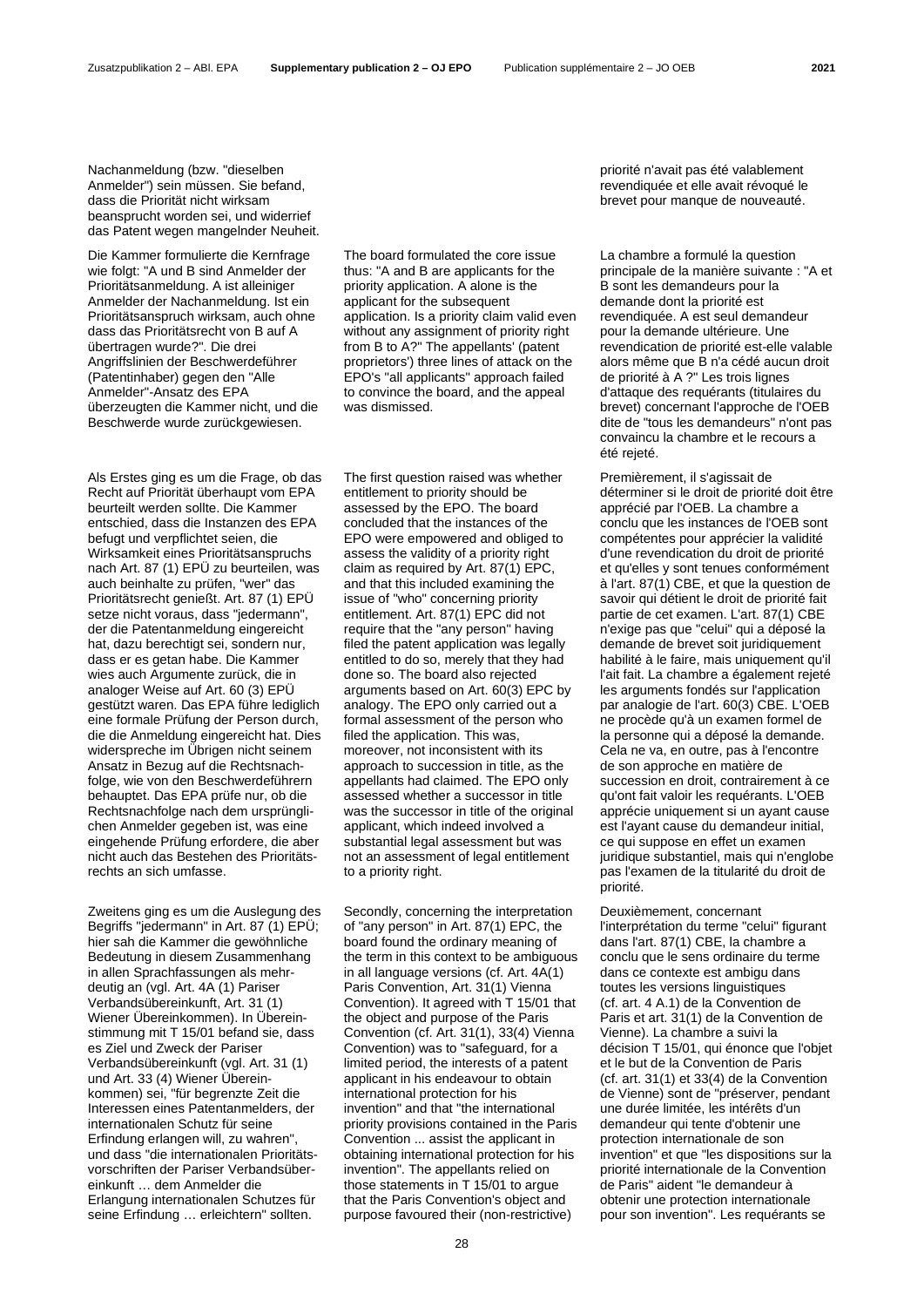Die Beschwerdeführer argumentierten unter Berufung auf diese Feststellungen in T 15/01, dass Ziel und Zweck der Pariser Verbandsübereinkunft für ihre (nicht einschränkende) Auslegung des Begriffs "jedermann" sprächen. Dies würde es A erlauben, alleine eine andere Anmeldung in einem anderen Land einzureichen und dabei dieselbe Erfindung zu beanspruchen, ohne B zu involvieren, während der "Alle Anmelder"-Ansatz zu einem Verlust des Prioritätsrechts und damit möglicherweise der Patentanmeldung führen könnte, wenn einer der Anmelder sich weigere, sich als Anmelder der Nachanmeldung anzuschließen. Die Kammer vertrat eine andere Auffassung: Ziel und Zweck der Pariser Verbandsübereinkunft könnten nicht die Grundlage sein für die Begünstigung einer oder mehrerer Personen zum Nachteil aller anderen Personen, die ursprünglich zu der Gruppe gehörten, die eine Patentanmeldung eingereicht hat. Zudem könne ein Anmelder eine Anmeldung vor dem EPA ohne die aktive Beteiligung der in der Anmeldung genannten anderen Anmelder vorantreiben. Die derzeitige Praxis schütze Anmelder davor, "ausgebootet" zu werden und zur Wahrung ihrer Rechte internationale Klagen anstrengen zu müssen. Die Kammer stellte weiter fest, dass die Prioritätsbestimmungen der Pariser Verbandsübereinkunft seit 1883 im Wesentlichen unverändert seien und es keine EPAoder nationale Rechtsprechung gebe, in der die Auslegung der Beschwerdeführer eindeutig angewandt würde. Für eine Änderung der ständigen Rechtsprechung und Praxis müsse es eine sehr hohe Hürde geben, weil eine Änderung disruptive Auswirkungen haben könnte. Die Fortsetzung

Drittens befand die Kammer hinsichtlich des anzuwendenden Rechts, dass nicht – wie von den Beschwerdeführern vorgebracht – das nationale Recht des Landes, in dem die Prioritätsanmeldung eingereicht wurde (im vorliegenden Fall US-Recht), bestimmt, wer als "jedermann" gilt, sondern die Pariser Verbandsübereinkunft, der die USA angehören und die daher Teil des "obersten Gesetzes des Landes" ist (Art. VI Satz 2 der Verfassung der USA). Die Kammer zog zudem die vorbereitenden Arbeiten zur Pariser Verbandsübereinkunft von 1880 heran und schloss daraus, dass dieser Vertrag festlege, wer "jedermann" ist,

bewährter und rational begründeter Praktiken könnte als Aspekt der Rechtssicherheit betrachtet werden. interpretation of "any person". This would allow A alone to file another application in another country claiming the same invention without involving B, whereas the "all applicants" approach could lead to the loss of the priority right, and hence possibly of the patent application, where one of the applicants refused to join in as an applicant for the subsequent application. The board reasoned otherwise: the object and purpose of the Paris Convention could not form the basis for favouring one or some persons to the detriment of all other persons who had originally formed part of the group filing a patent application. Furthermore, an applicant could progress an application before the EPO without the active participation of the other applicants named in it. The current practice protected applicants from being "left out" and being forced to resort to international litigation to protect their rights. The board further noted that the priority provisions of the Paris Convention had remained essentially unchanged since 1883 and that there had been no EPO or national case law clearly adopting the appellants' interpretation. The bar for overturning long-established case law and practice should be very high because of the disruptive effects a change could have. The continuation of such long-standing and rationally based practices could be considered an aspect of legal certainty.

Thirdly, with regard to the applicable law, the board held that it was not, as argued by the appellants, the national law of the place of filing of the priority application (here US law) that determined who qualified as "any person", but the Paris Convention, to which the US was a party and which was thus part of the "supreme Law of the Land" (Art. VI, clause 2, US Constitution). The board also drew on the travaux préparatoires of the Paris Convention from 1880 to conclude that this treaty determined who "any person" was, and that this determination was a purely formal one. The Paris Convention and the EPC provided selfsont appuyés sur ces conclusions formulées dans la décision T 15/01 pour faire valoir que l'objet et le but de la Convention de Paris donnent la préférence à leur interprétation (non restrictive) du terme "celui". Cette interprétation permet à A de déposer à lui seul une autre demande dans un autre pays en revendiquant la même invention sans l'intervention de B, tandis que l'approche dite de "tous les demandeurs" peut conduire à la perte du droit de priorité, et donc éventuellement de la demande de brevet, lorsque l'un des demandeurs refuse de participer comme demandeur à la demande ultérieure. La chambre a adopté un raisonnement différent : l'objet et le but de la Convention de Paris ne peuvent pas servir de fondement pour favoriser une ou quelques personnes au détriment de toutes les autres personnes qui faisaient initialement partie du groupe ayant déposé une demande de brevet. De plus, un demandeur peut faire avancer le traitement d'une demande devant l'OEB sans la participation active des autres demandeurs nommés dans cette demande. La pratique actuelle protège les demandeurs d'une "mise à l'écart" et empêche qu'ils soient contraints d'engager un contentieux au niveau international pour sauvegarder leurs droits. La chambre a en outre fait observer que les dispositions de la Convention de Paris concernant la priorité sont restées pour l'essentiel inchangées depuis 1883 et qu'il n'existe aucune jurisprudence de l'OEB, ni aucune jurisprudence nationale ayant clairement adopté l'interprétation des requérants. La barre pour opérer un revirement de jurisprudence et de pratique établies de longue date doit être placée très haut en raison des perturbations profondes qu'un changement peut entraîner. La poursuite de ces pratiques rationnelles bien établies peut être considérée comme un aspect de la sécurité juridique.

Troisièmement, concernant le droit applicable, la chambre a retenu que ce n'est pas, comme l'ont avancé les requérants, le droit national du lieu de dépôt de la demande dont la priorité est revendiquée (en l'occurrence le droit des États-Unis) qui détermine qui est visé par le terme "celui", mais la Convention de Paris, à laquelle les États-Unis sont parties et qui relève donc de la "loi suprême du pays" (art. VI, point 2 de la Constitution des États-Unis). La chambre a également invoqué les travaux préparatoires de la Convention de Paris de 1880 pour conclure que ce traité détermine qui est visé par le terme "celui", et que cette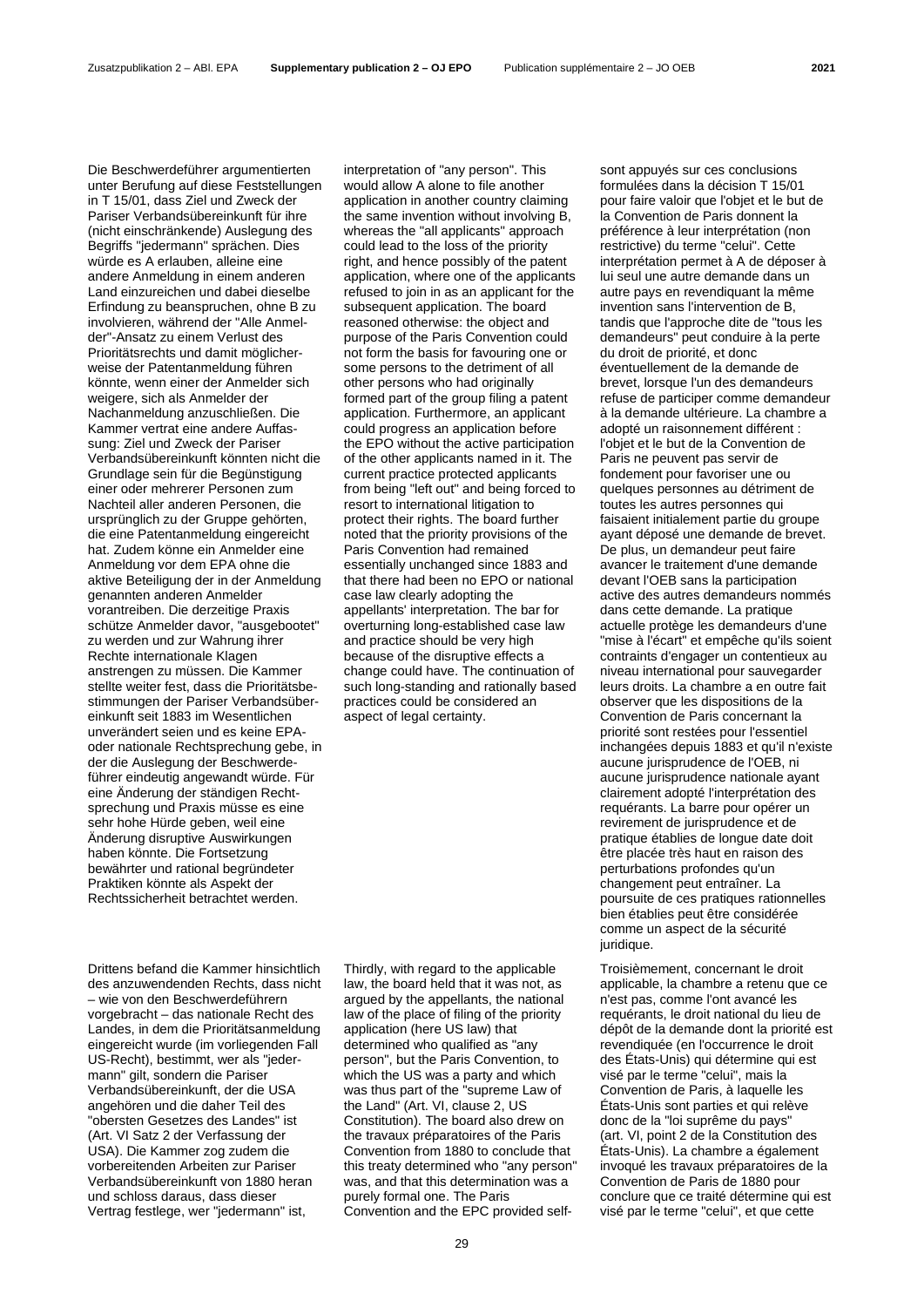und dass diese Festlegung eine rein formale sei. Die Pariser Verbandsübereinkunft und das EPÜ enthielten eigenständige Definitionen der Person, die eine Priorität in Anspruch nimmt. Diese Person werde durch die Handlung definiert, die sie vorgenommen hat, nämlich die Einreichung der Erstanmeldung. Ob es sich dabei um den Erfinder oder um eine Person handele, die tatsächlich berechtigt ist, Anmelder dieser Patentanmeldung zu sein, müsse nach der Pariser Verbandsübereinkunft nicht untersucht werden. Wer die Priorität vorläufiger US-Anmeldungen für europäische Patentanmeldungen in Anspruch nehmen wolle, so die Kammer, müsse sich der Schwierigkeiten bewusst sein, die sich für Anmelder ergeben könnten. Ursächlich dafür sei, dass die USA der Pariser Verbandsübereinkunft angehörten.

**1. Artikel 123 (2) EPÜ – Erweiterung des Gegenstands**

# **1.1 Aus der Gesamtheit der Anmeldung in der eingereichten Fassung entnommene Offenbarung**

In **T 1121/17** hatte die Anmeldung in der eingereichten Fassung ein Stoffgemisch zum Gegenstand, das eine Peroxidquelle (in mittels eines Bereichs definierten Mengen) und ein Adhäsionssystem umfasste. Anspruch 1 des Hauptantrags unterschied sich von Anspruch 1 der Anmeldung in der eingereichten Fassung u. a. durch die Einführung eines Merkmals, das die Natur der Peroxidquelle beschränkte (Merkmal (ii)).

Im erstinstanzlichen Verfahren hatte die Prüfungsabteilung in Bezug auf den seinerzeit anhängigen Hilfsantrag einen Einwand nach Art. 123 (2) EPÜ gegen eine dem Merkmal (ii) entsprechende Beschränkung erhoben. Die Prüfungsabteilung stützte ihre Begründung auf Abschnitt H-IV, 3.5 der Prüfungsrichtlinien zur Gewährbarkeit von Änderungen nach Art. 123 (3) EPÜ (Fassung vom November 2016; in der Fassung vom November 2019 findet sich derselbe Absatz in H-IV, 3.4). In diesem Abschnitt geht es um Fälle, in denen der ursprüngliche Anspruch auf ein Stoffgemisch gerichtet ist, das einen Bestandteil in einer mittels eines Zahlenbereichs definierten Menge enthält, und in denen dieser Anspruch durch Beschränkung der Breite dieses Bestandteils geändert wird. Bei einem Anspruch, der auf ein offen definiertes Stoffgemisch gerichtet ist, kann eine

contained definitions of the person claiming priority. This person was defined by the action that they performed, i.e. filing a first application. Whether they were the inventors or were actually entitled to be the applicants for this patent were not issues requiring investigation under the Paris Convention. As to the use of US provisional applications to claim priority for a European patent application, the board noted that applicants wishing to do so should be aware of the difficulties that they might face. This was a consequence of the US's adhesion to the Paris Convention.

# **E. Änderungen E. Amendments E. Modifications**

**1. Article 123(2) EPC – added subject-matter**

# **1.1 Disclosure derived from the whole of the application as filed**

# *(CLB, II.E.1.2.1) (CLB, II.E.1.2.1) (CLB, II.E.1.2.1)*

In **T 1121/17** the application as filed concerned a composition comprising a peroxide source (in amounts defined by a range) and an adhesion system. Claim 1 of the main request differed from claim 1 of the application as filed inter alia in that it introduced a feature that limited the nature of the peroxide source (feature (ii)).

In first-instance proceedings, the examining division had raised an objection under Art. 123(2) EPC with respect to the then pending auxiliary request against a limitation corresponding to feature (ii). In its reasoning the examining division relied on Guidelines section H-IV, 3.5 (November 2016 version; same paragraph in H-IV, 3.4 of the November 2019 version) dealing with allowability of amendments under Art. 123(3) EPC. This section related to cases in which the initial claim was directed to a composition comprising a component in an amount which was defined by a numerical range of values and in which this claim was then amended by restricting the breadth of that component. In a claim directed to an openly defined composition such a restriction could have the effect of broadening the scope of protection of

détermination est purement une question de forme. La Convention de Paris et la CBE offrent des définitions autonomes de la personne qui revendique la priorité. Cette personne est définie par l'action qu'elle a effectuée, à savoir déposer une première demande. La Convention de Paris n'exige pas d'examiner si cette personne est l'inventeur ou si elle est véritablement habilitée à être le demandeur pour ce brevet. Pour ce qui est de l'utilisation de demandes provisoires US en vue de revendiquer la priorité pour une demande de brevet européen, la chambre a fait observer que les demandeurs souhaitant agir de la sorte doivent avoir connaissance des difficultés qu'ils pourraient rencontrer. Il s'agit là d'une conséquence de l'adhésion des États-Unis à la Convention de Paris.

**1. Article 123(2) CBE – extension de l'objet de la demande**

# **1.1 Divulgation déduite de l'ensemble de la demande telle que déposée**

Dans l'affaire **T 1121/17**, la demande telle que déposée portait sur une composition comprenant une source de peroxyde (dans des quantités définies par un intervalle) et un système d'adhésion. La revendication 1 de la requête principale différait de la revendication 1 de la demande telle que déposée, entre autres, en ce qu'elle introduisait une caractéristique qui limitait la nature de la source de peroxyde (caractéristique (ii)).

En première instance, la division d'examen avait soulevé, concernant la requête subsidiaire alors en instance, une objection au titre de l'art. 123(2) CBE contre la limitation correspondant à la caractéristique (ii). Dans son raisonnement, la division d'examen s'était fondée sur la partie H-IV, 3.5 des Directives (version de novembre 2016 ; même paragraphe dans la partie H-IV, 3.4 de la version de novembre 2019), qui traite de l'admissibilité des modifications au titre de l'art. 123(3) CBE. Cette partie concerne les cas dans lesquels la revendication initiale porte sur une composition comprenant un composant dans une quantité définie par un intervalle numérique de valeurs et dans lesquels cette revendication est ensuite modifiée en restreignant la définition dudit composant. Dans une revendication portant sur une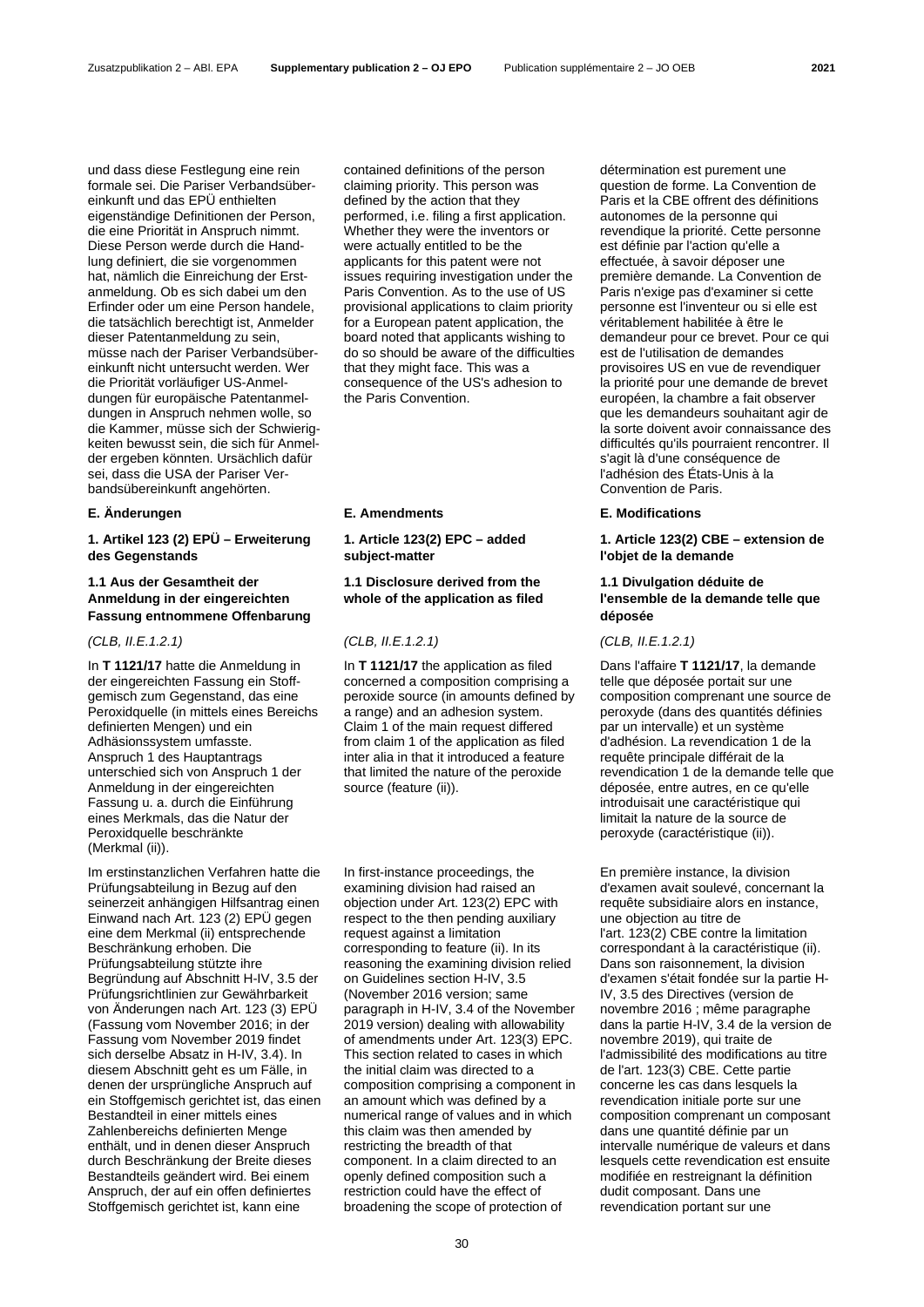solche Beschränkung eine Erweiterung des Schutzbereichs bewirken. Die Prüfungsabteilung schloss daraus, dass solchermaßen geänderte Ansprüche unzulässige Erweiterungen enthalten, da durch die Beschränkung der Breite des Bestandteils bestimmte Materialien nicht mehr durch den Anspruch begrenzt sind und daher in Mengen vorliegen können, die aus dem ursprünglich eingereichten Anspruch ausgeschlossen waren.

Die Kammer betonte jedoch, dass sich das in den Richtlinien genannte Kriterium nicht zur Beurteilung der Frage eignet, ob die Erfordernisse des Art. 123 (2) EPÜ erfüllt sind. Relevant für die Zwecke des Art. 123 (2) EPÜ ist, ob die Änderungen im Rahmen dessen bleiben, was der Fachmann der Gesamtheit der Anmeldung in ihrer ursprünglich eingereichten Fassung unter Heranziehung des allgemeinen Fachwissens - objektiv und bezogen auf den Anmeldetag - unmittelbar und eindeutig entnehmen kann ("Goldstandard" gemäß G 2/10, ABl. 2012, 376). Eine den Schutzbereich des ursprünglich eingereichten Anspruchs erweiternde Änderung verstößt dann nicht gegen Art. 123 (2) EPÜ, wenn der geänderte Gegenstand aus der Anmeldung in der eingereichten Fassung unmittelbar und eindeutig hervorgeht. Vorliegend resultierte die betreffende Änderung aus der wörtlichen Übernahme des abhängigen Anspruchs 3 in Anspruch 1 und führte somit nicht dazu, dass der Fachmann neue technische Informationen erhielt.

### **1.2 Festlegung eines Bereichs durch Kombination von Endpunkten offenbarter Bereiche**

### *(CLB, II.E.1.5.1) (CLB, II.E.1.5.1) (CLB, II.E.1.5.1)*

Wie die Kammer in der Entscheidung **T 113/19** erläuterte, bedeutete die Tatsache, dass das einzige Beispiel außerhalb des neuen beanspruchten Bereichs lag, nicht etwa, dass dieser Bereich nicht unmittelbar und eindeutig aus der Anmeldung in der eingereichten Fassung hergeleitet werden konnte. Im vorliegenden Fall konnte der Fachmann der Anmeldung in der eingereichten Fassung entnehmen, dass die Zusammensetzungen, die (im Hinblick auf das betreffende Merkmal) mindestens einen der Untergrenze des allgemeinen Bereichs entsprechenden Wert aufwiesen, bereits die erforderliche Qualität hatten, dass aber die über der Obergrenze liegenden Zusammensetzungen noch besser waren. Die Kammer kam zu dem Schluss, dass der

the claim. The examining division concluded from this that such amended claims contained added subject-matter, as restricting the breadth of the component meant that certain materials were no longer limited by the claim, and therefore could be present in amounts which were excluded from the claim as originally filed.

The board however emphasised that the criterion referred to in the Guidelines was inappropriate for the assessment of compliance with Art. 123(2) EPC. The relevant question for the purposes of Art. 123(2) EPC was whether the amendments remained within the limits of what a skilled person would derive directly and unambiguously, using common general knowledge, from the whole of the application as filed ("gold standard" of G 2/10, OJ 2012, 376). An amendment having the effect of broadening the scope of protection of a claim as originally filed did not infringe Art. 123(2) EPC if the amended subjectmatter derived directly and unambiguously from the whole of the application as filed. In the case in hand the amendment at issue resulted from the literal incorporation of dependent claim 3 into claim 1 and therefore did not present the skilled person with new technical information.

# **1.2 Forming a range by combination of end-points of disclosed ranges**

In **T 113/19** the board explained that, although the sole example was not covered by the newly claimed range, this did not mean that range could not be directly and unambiguously derived from the application as filed. In its view, a person skilled in the art reading the application as filed in the case in hand would regard a composition as having the required property if it had (for the feature in question) a value that was at least equal to the lower threshold of the general range, but would deem those compositions with values above the upper threshold to be even better. The board concluded that the range as claimed – which was limited to what could be deemed satisfactory and excluded anything considered even better – was directly and

composition définie de manière ouverte, une telle restriction peut avoir pour effet d'élargir l'étendue de la protection conférée par la revendication. La division d'examen en a conclu que de telles revendications modifiées contiennent des éléments ajoutés, étant donné que le fait de restreindre la définition du composant signifie que certaines matières ne sont plus limitées par la revendication et qu'elles peuvent donc être présentes dans des quantités qui étaient exclues de la revendication telle que déposée initialement.

La chambre a toutefois souligné que le critère auquel il est fait référence dans les Directives n'est pas approprié pour l'évaluation de la conformité avec l'art. 123(2) CBE. La question pertinente aux fins de l'art. 123(2) CBE est de savoir si les modifications demeurent dans les limites de ce que l'homme du métier est en mesure de déduire directement et sans équivoque de l'ensemble de la demande telle que déposée, en se fondant sur les connaissances générales ("norme de référence" de la décision G 2/10, JO 2012, 376). Une modification ayant pour effet d'élargir l'étendue de la protection d'une revendication telle que déposée initialement ne contrevient pas à l'art. 123(2) CBE si l'objet modifié découle directement et sans équivoque de l'ensemble de la demande telle que déposée. En l'espèce, la modification en question résultait de l'incorporation littérale de la revendication dépendante 3 dans la revendication 1 et ne fournissait donc pas de nouvelles informations techniques à l'homme du métier.

# **1.2 Création d'une plage en combinant les points limites de plages divulguées**

Dans la décision **T 113/19**, la chambre a expliqué que le fait que le seul exemple soit en dehors de la nouvelle plage revendiquée ne veut pas dire que cette plage ne peut pas être déduite directement et sans équivoque de la demande telle que déposée. Elle a considéré qu'en l'espèce, l'homme du métier comprend, à la lecture de la demande telle que déposée, que les compositions ayant (pour la caractéristique en question) au moins une valeur égale au seuil inférieur de la plage générale ont déjà la qualité requise, mais que celles allant au-delà du seuil supérieur sont encore meilleures. La chambre a conclu que la plage telle que revendiquée, qui est limitée à ce qui peut être considéré comme satisfaisant et exclut ce qui est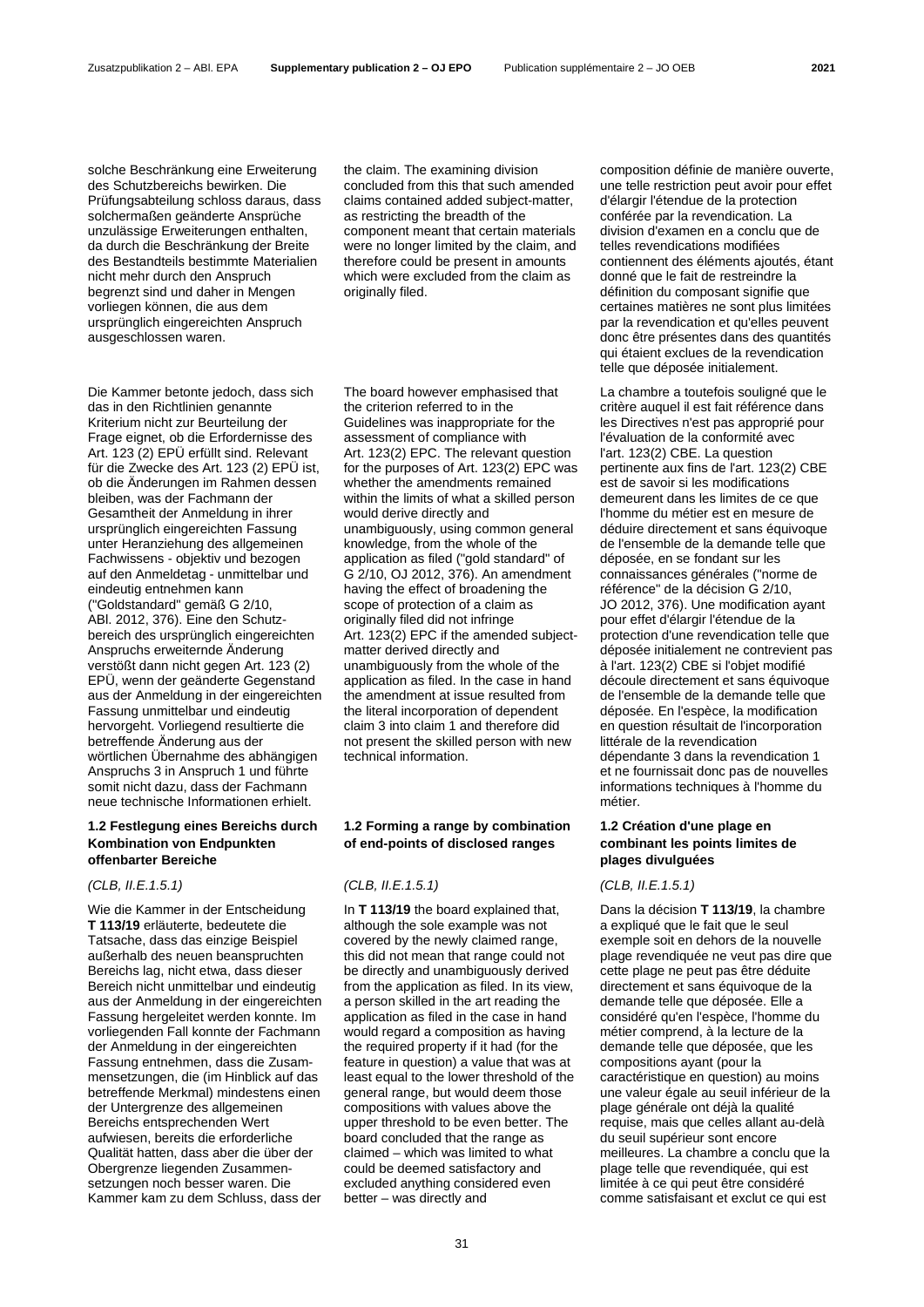beanspruchte Bereich, der sich auf eine ausreichende Qualität beschränkte und die bessere ausschloss, unmittelbar und eindeutig aus der Lehre der Anmeldung in der eingereichten Fassung hervorging.

# **1.3 Auswahl aus Listen – konvergierende Alternativen**

In **T 1621/16** merkte die Kammer an, dass nach der ständigen Rechtsprechung Änderungen, die auf einer willkürlichen Mehrfachauswahl aus Listen basieren, unter bestimmten Umständen eine Erweiterung des Gegenstands der Anmeldung in der eingereichten Fassung nach Art. 123 (2) EPÜ darstellen (s. z. B. T 727/00). Die Kammer hielt allerdings fest, dass es in den meisten der diesem etablierten Ansatz folgenden Entscheidungen um Änderungen ging, die auf Listen nicht konvergierender Alternativen (d. h. sich gegenseitig ausschließender oder sich teilweise überschneidender Elemente) basierten. Bei der Auswahl aus Listen konvergierender Alternativen (d. h. von Optionen, die von der am wenigsten bis zu der am stärksten bevorzugten Option reichen, wobei jede der stärker bevorzugten Alternativen vollständig von allen weniger bevorzugten und breiteren Optionen der Liste umfasst ist) waren die Schlussfolgerungen hingegen weniger einheitlich (s. T 812/09, T 2237/10, T 27/16 und T 615/95).

Darüber hinaus hatten die Kammern generell Änderungen, die auf Mehrfachstreichungen von Elementen aus einer oder mehreren Listen von (nicht konvergierenden) Alternativen basierten, als zulässige Beschränkung des Schutzumfangs nach Art. 123 (2) EPÜ betrachtet, sofern diese Änderungen nicht dazu führten, dass bestimmte Kombinationen mit spezifischer Bedeutung herausgegriffen werden (s. T 615/95 und G 1/93, ABl. 1994, 541). Die Kammer befand, dass Auswahlvorgänge aus Listen konvergierender Alternativen aus den folgenden Gründen nicht genauso behandelt werden sollten wie Auswahlvorgänge aus Listen nicht konvergierender Alternativen:

Bei nicht konvergierenden Alternativen stellt jede Alternative ein unterschiedliches Merkmal dar, weshalb die Auswahl spezifischer Elemente aus solchen Listen dazu führt, dass eine Erfindung aus mehreren unterschiedlichen Alternativen herausgegriffen

unambiguously inferable from the teaching of the application as filed.

### **1.3 Selection from lists – converging alternatives**

*(CLB, II.E.1.6.2) (CLB, II.E.1.6.2) (CLB, II.E.1.6.2)*

In **T 1621/16** the board observed that it was established case law that, under certain circumstances, amendments based on multiple arbitrary selections from lists represented an extension of the content of the application as filed under Art. 123(2) EPC (see e.g. T 727/00). However the board noted that most decisions following this wellestablished approach related to amendments based on lists of nonconverging alternatives (i.e. mutually exclusive or partially overlapping elements). By contrast, in cases where the amendments were based on selections from lists of converging alternatives (i.e. lists of options ranked from the least to the most preferred, wherein each of the more preferred alternatives is fully encompassed by all the less preferred and broader options in the list), the conclusions had been less consistent (see T 812/09, T 2237/10, T 27/16 and T 615/95).

Moreover, the boards had generally regarded amendments based on multiple deletions of elements from one or several lists of (non-converging) alternatives as an allowable restriction of the scope of protection under Art. 123(2) EPC, provided that such amendments did not result in singling out particular combinations of specific meaning (see T 615/95 and G 1/93, OJ 1994, 541). The board considered that selections from lists of converging alternatives should not be treated in the same way as selections from lists of non-converging alternatives for the following reasons:

In the case of non-converging alternatives, each alternative represented a distinct feature and therefore selecting specific elements from such lists led to a singling out of an invention from among several distinct alternatives, which might

encore mieux, découle directement et sans équivoque de l'enseignement de la demande telle que déposée.

# **1.3 Sélection à partir de listes – variantes convergentes**

Dans la décision **T 1621/16**, la chambre a fait observer que, selon la jurisprudence constante, les modifications basées sur des sélections arbitraires multiples à partir de listes constituent, dans certaines circonstances, une extension du contenu de la demande telle que déposée au sens de l'art. 123(2) CBE (cf. p. ex. T 727/00). La chambre a toutefois noté que la plupart des décisions suivant cette approche bien établie concernaient des modifications basées sur des listes de variantes non convergentes (c'est-à-dire des éléments s'excluant mutuellement ou se recoupant partiellement). En revanche, dans les affaires où les modifications étaient basées sur des sélections effectuées à partir de listes de variantes convergentes (c'est-à-dire des listes d'options classées par ordre croissant de préférence, dans lesquelles chacune des variantes préférées est entièrement comprise dans toutes les options moins préférées et plus larges de la liste), les conclusions avaient été moins uniformes (cf. T 812/09, T 2237/10, T 27/16 et T 615/95).

De plus, les chambres avaient généralement considéré les modifications basées sur des suppressions multiples d'éléments dans une ou plusieurs listes de variantes (non convergentes) comme une restriction autorisée de l'étendue de la protection au titre de l'art. 123(2) CBE, à condition que ces modifications ne conduisent pas à isoler des combinaisons particulières ayant une signification précise (cf. T 615/95 et G 1/93, JO 1994, 541). La chambre a estimé, pour les raisons suivantes, que les sélections effectuées à partir de listes de variantes convergentes ne doivent pas être traitées de la même manière que les sélections effectuées à partir de listes de variantes non convergentes :

Dans le cas de variantes non convergentes, chaque variante représente une caractéristique distincte et, par conséquent, le fait de sélectionner des éléments spécifiques à partir de telles listes conduit à isoler une invention parmi plusieurs variantes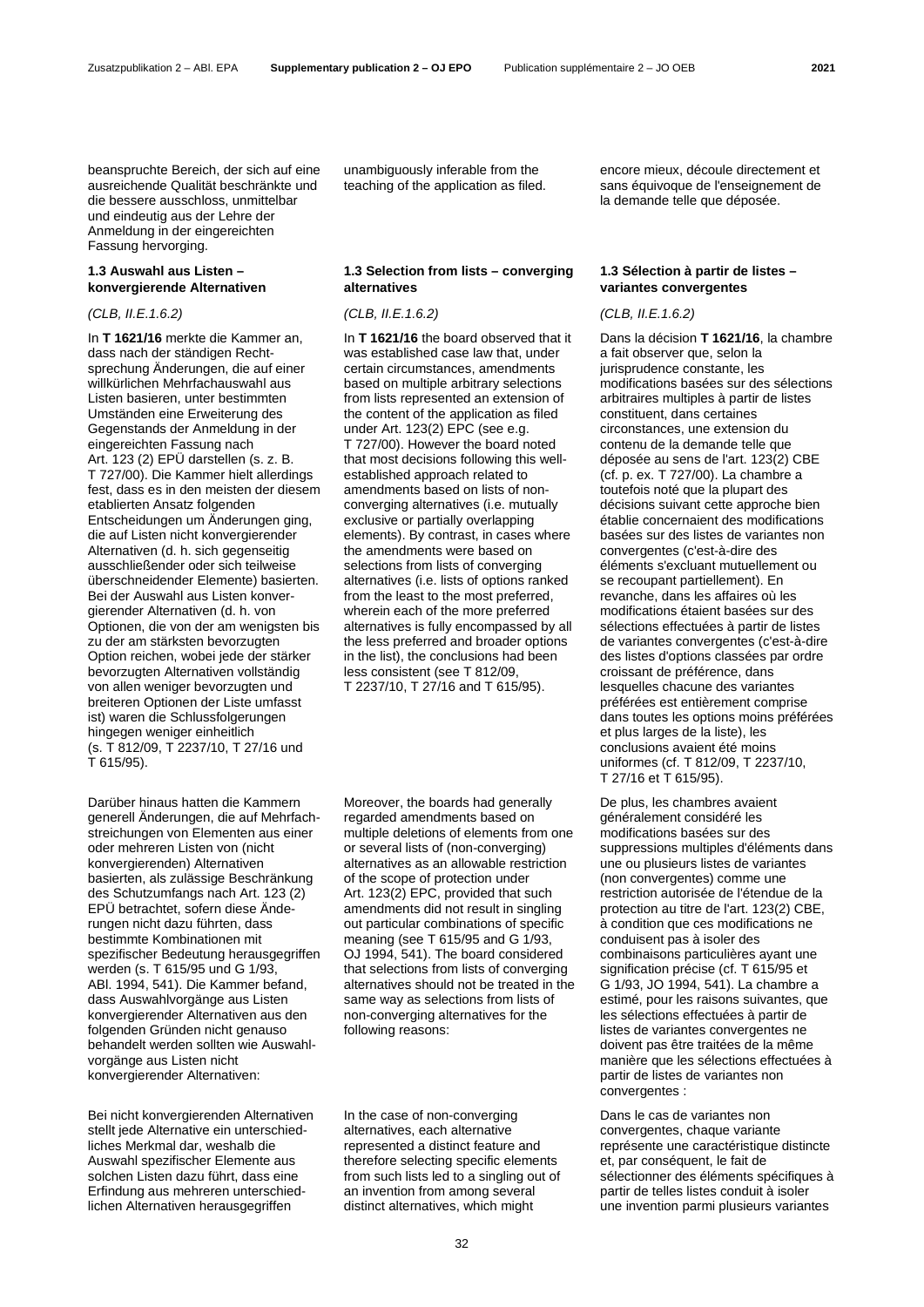wird, was möglicherweise einen ungerechtfertigten Vorteil darstellt, wenn nicht vorausgesehen werden kann, welche der verschiedenen Erfindungen letztendlich geschützt wird. Wenn andererseits Auffangpositionen für ein Merkmal als Liste konvergierender Alternativen beschrieben werden, ist jedes der engeren Elemente vollständig von allen vorausgehenden weniger bevorzugten und breiteren Optionen umfasst. Folglich stellen die Elemente einer solchen Liste mehr oder weniger beschränkte Versionen ein und desselben Merkmals dar. Somit führt die Änderung eines Anspruchs durch Auswahl eines Elements aus einer Liste konvergierender Alternativen nicht dazu, dass eine Erfindung aus einer Mehrzahl unterschiedlicher Optionen herausgegriffen wird, sondern einfach zu einem Gegenstand, der auf einer mehr oder weniger beschränkten Version dieses Merkmals basiert. Somit besteht eine Analogie zwischen der Auswahl eines Elements aus einer Liste konvergierender Alternativen und der Streichung von Optionen aus einer Liste nicht konvergierender Alternativen (wie in T 615/95).

Wie die Kammer betonte, lassen die oben genannten Überlegungen nicht den Schluss zu, dass Änderungen, die auf einer Mehrfachauswahl aus Listen konvergierender Alternativen basieren, zwangsläufig den Erfordernissen des Art. 123 (2) EPÜ entsprechen. Vielmehr muss geprüft werden, ob die aus der Mehrfachauswahl resultierende spezifische Kombination durch den Inhalt der Anmeldung in der eingereichten Fassung gestützt wird. Für die Kammer müssen mindestens die folgenden beiden Bedingungen erfüllt sein: i) die Kombination sollte nicht mit einem nicht offenbarten technischen Beitrag verbunden sein, d. h. es sollte kein ungerechtfertigter Vorteil daraus abgeleitet werden, dass die spezifische Kombination von mehr oder weniger bevorzugten Alternativen mit einer erfinderischen Auswahl verbunden wird, die nicht von der Anmeldung in der eingereichten Fassung gestützt wird; und ii) die Kombination sollte durch einen Hinweis in der Anmeldung in der eingereichten Fassung gestützt sein. Solche Hinweise können in Form von Beispielen (wie in T 27/16 und T 615/95) oder spezifischen Ausführungsformen der Anmeldung geliefert werden, weil diese in der Regel die detailliertesten und bevorzugten Ausgestaltungen der Erfindung darstellen.

provide an unwarranted advantage if there was no way to anticipate which of the different inventions would eventually be protected. On the other hand, when fall-back positions for a feature were described in terms of a list of converging alternatives, each of the narrower elements was fully encompassed by all the preceding less preferred and broader options. Consequently, the elements of such a list represented more or less restricted versions of one and the same feature. Thus, amending a claim by selecting one element from a list of converging alternatives did not lead to a singling out of an invention from among a plurality of distinct options, but simply to a subject-matter based on a more or less restricted version of said feature. There was thus an analogy between selecting an element from a list of converging alternatives and deleting options from a list of non-converging alternatives (as in T 615/95).

The board emphasised that the above considerations did not allow the conclusion that amendments based on multiple selections from lists of converging alternatives necessarily met the requirements of Art. 123(2) EPC. It needed to be assessed whether the specific combination resulting from the multiple selections was supported by the content of the application as filed. For the board, at least the following two conditions needed to be met: i) the combination should not be associated with an undisclosed technical contribution, that is, no unwarranted advantage should be derived from linking the specific combination of more and less preferred alternatives to an inventive selection which was not supported by the application as filed; and ii) the combination should be supported by a pointer in the application as filed. Such pointers could be provided by the example(s) (as in T 27/16 and T 615/95) or by specific embodiment(s) of the application, as this/these generally represented the most detailed and preferred form(s) of the invention.

distinctes, ce qui pourrait offrir un avantage indu en l'absence de moyen de prévoir laquelle des différentes inventions sera finalement protégée. D'autre part, lorsque des positions de repli pour une caractéristique sont décrites sous la forme d'une liste de variantes convergentes, chacun des éléments plus étroits est entièrement compris dans toutes les options précédentes moins préférées et plus larges. Par conséquent, les éléments d'une telle liste représentent des versions plus ou moins restreintes d'une seule et même caractéristique. Le fait de modifier une revendication en sélectionnant un élément à partir d'une liste de variantes convergentes ne conduit donc pas à isoler une invention parmi une pluralité d'options distinctes, mais donne simplement lieu à un objet basé sur une version plus ou moins restreinte de ladite caractéristique. Il y a donc une analogie entre la sélection d'un élément à partir d'une liste de variantes convergentes et la suppression d'options dans une liste de variantes non convergentes (comme dans l'affaire T 615/95).

La chambre a souligné que les considérations ci-dessus ne permettent pas de conclure que les modifications basées sur des sélections multiples effectuées à partir de listes de variantes convergentes satisfont nécessairement aux exigences prévues à l'art. 123(2) CBE. Il convient de déterminer si la combinaison spécifique résultant des multiples sélections a un fondement dans le contenu de la demande telle que déposée. Pour la chambre, il convient de satisfaire au moins aux deux conditions suivantes : i) la combinaison ne doit pas être associée à une contribution technique non divulguée, autrement dit, aucun avantage indu ne doit être tiré de l'association de la combinaison spécifique de variantes plus ou moins préférées à une sélection inventive qui n'a pas de fondement dans la demande telle que déposée ; et ii) la combinaison doit être étayée par une indication dans la demande telle que déposée. De telles indications peuvent être fournies par les exemples (comme dans les affaires T 27/16 et T 615/95) ou par les modes de réalisation spécifiques, étant donné que ceux-ci représentent généralement les formes les plus détaillées et préférées de l'invention.

33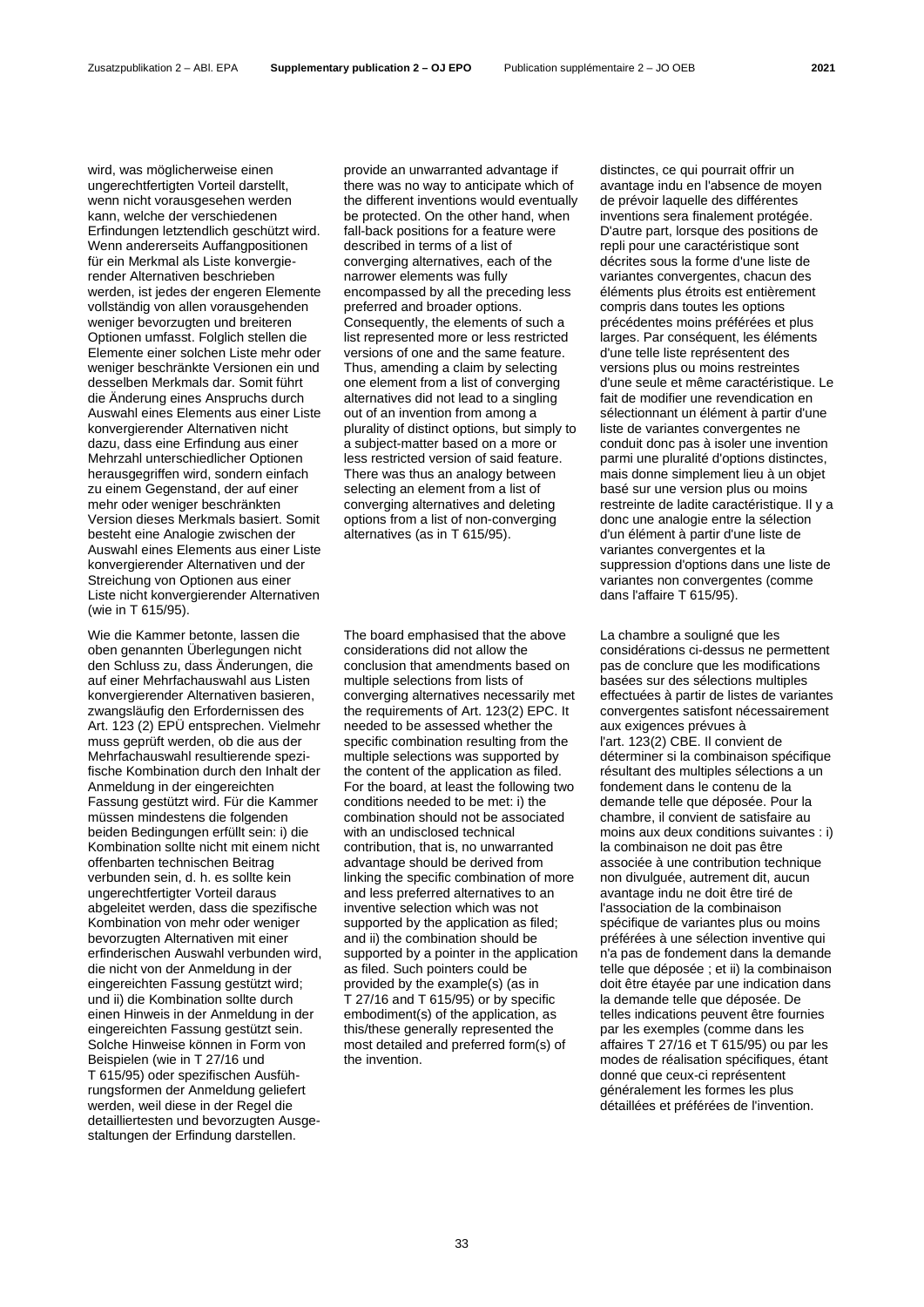# **1.4 Offenbarte Disclaimer 1.4 Disclosed disclaimers 1.4 Disclaimers divulgués**

*(CLB, II.E.1.7.2 b)) (CLB, II.E.1.7.2 b)) (CLB, II.E.1.7.2 b))*

In **T 1525/15** betraf der Einwand des Beschwerdeführers ein negatives Merkmal (d. h. einen Disclaimer) in den beiden unabhängigen Ansprüchen ("von mikrogeprägtem Aussehen frei"). Die Kammer merkte an, dass dieses Merkmal in der ursprünglichen Anmeldung nicht wortwörtlich offenbart war. Das Merkmal war im Erteilungsverfahren hinzugefügt worden, um Neuheit gegenüber D1 zu begründen, das Stand der Technik nach Art. 54 (3) EPÜ bildete. Die Kammer betonte, dass eine solche Änderung zulässig ist, wenn das negative Merkmal als solches implizit in der ursprünglichen Anmeldung offenbart war oder wenn der Disclaimer in der ursprünglichen Anmeldung nicht offenbart war, aber den in der Entscheidung G 1/03 (ABl. 2004, 413) der Großen Beschwerdekammer formulierten Erfordernissen entspricht. Im vorliegenden Fall kam die Kammer zu dem Schluss, dass das negative Merkmal implizit, aber dennoch unmittelbar und eindeutig in der ursprünglichen Anmeldung offenbart war. Im Übrigen stellte die Kammer auch fest, dass der relevante Test für die Beurteilung von Änderungen der sogenannte "Goldstandard"-Test ist (s. G 2/10, ABl. 2012, 376); der in den Anfangszeiten der Beschwerdekammern manchmal angewendete "Neuheitstest" wird nicht mehr benutzt (s. Rechtsprechung der Beschwerdekammern, 9. Aufl. 2019, II.E.1.3.7). Da das negative Merkmal als solches in der ursprünglichen Anmeldung offenbart war, musste nicht geprüft werden, ob die in der Entscheidung G 1/03 festgelegten (und in G 1/16, ABl. 2018, A70 bestätigten) Bedingungen erfüllt waren.

### **2. Erweiterung des Schutzbereichs 2. Extension of the protection**

In **T 653/16** hatte der Beschwerdeführer (Einsprechende) die Auffassung vertreten, dass der Kategoriewechsel von einer Vorrichtung (schwimmfähige Hafenstromversorgung) im erteilten Anspruch 1 zu einem Verfahrensanspruch zur Durchführung eines Arbeitsverfahrens (Verfahren zur Versorgung eines im Hafen liegenden Schiffs mit externer Energie) unter Zuhilfenahme der Vorrichtung den Schutzbereich erweitere, da ein weiterer körperlicher Gegenstand in Form eines Schiffs umfasst werde. Die

In **T 1525/15** the appellant's objection related to a negative feature (or disclaimer) of both independent claims ("free of a micro-embossing design"). The board observed that there was no verbatim disclosure of this feature in the original application. The feature was added during the grant proceedings to establish novelty over document D1, which was state of the art according to Art. 54(3) EPC. The board emphasised that such an amendment was allowable: if the negative feature was implicitly disclosed as such in the original application or if the disclaimer was undisclosed in the original application but complied with the requirements formulated in decision G 1/03 (OJ 2004, 413) of the Enlarged Board of Appeal. In the case in hand the board came to the conclusion that the negative feature was implicitly but nevertheless directly and unambiguously disclosed in the original application. Incidentally, the board also noted that the relevant test for the assessment of amendments was the so-called "gold standard" test (see G 2/10, OJ 2012, 376); the test known as the "novelty test", which was sometimes used in the early days of the boards of appeal, was no longer used (see Case Law of the Boards of Appeal, 9th ed. 2019, II.E.1.3.7). As the negative feature was disclosed as such in the original application, it was not necessary to examine whether the conditions set out in decision G 1/03 (and confirmed in G 1/16, OJ 2018, A70) were fulfilled.

# **conferred**

### **2.1 Kategoriewechsel 2.1 Change of claim category 2.1 Changement de catégorie**

### *(CLB, II.E.2.6.) (CLB, II.E.2.6.) (CLB, II.E.2.6.)*

In **T 653/16** the appellant (opponent) took the view that changing the category of claim 1 as granted from one directed to a device (floatable harbour power supply) to a method claim for carrying out a work method (method for supplying external power to a ship in the harbour) using the device extended the scope of protection since the change encompassed an additional physical entity in the form of a ship. The board disagreed, noting that, when a claim category was changed, the scope of protection provided by the claim

Dans l'affaire **T 1525/15**, l'objection du requérant concernait une caractéristique négative (ou disclaimer) des deux revendications indépendantes ("libre de motif micro-embossé"). La chambre a fait observer qu'il n'y avait pas de divulgation mot pour mot de cette caractéristique dans la demande initiale. La caractéristique a été ajoutée pendant la procédure de délivrance pour établir la nouveauté par rapport au document D1, qui constituait un état de la technique au sens de l'art. 54(3) CBE. La chambre a souligné qu'une telle modification est admissible : - si la caractéristique négative a été implicitement divulguée en tant que telle dans la demande initiale ; ou - si le disclaimer n'était pas divulgué dans la demande initiale, mais satisfaisait aux exigences formulées dans la décision G 1/03 (JO 2004, 413) de la Grande Chambre de recours. Dans la présente affaire, la chambre a conclu que la caractéristique négative était divulguée implicitement, mais malgré tout directement et sans ambiguïté, dans la demande initiale. À titre incident, la chambre a également noté que le critère pertinent pour l'évaluation des modifications était le critère dit "de la norme de référence" (cf. G 2/10, JO 2012, 376). Le test dit "de nouveauté", qui était parfois utilisé par les chambres de recours à leurs débuts, n'est plus utilisé (cf. Jurisprudence des chambres de recours, 9e éd., 2019, II.E.1.3.7). Étant donné que la caractéristique négative était divulguée en tant que telle dans la demande initiale, il n'était pas nécessaire d'examiner si les conditions énoncées dans la décision G 1/03 (et confirmées dans la décision G 1/16, JO 2018, A70) étaient remplies.

### **2. Extension de la protection conférée**

Dans l'affaire **T 653/16**, le requérant (opposant) avait fait valoir que le changement de catégorie de la revendication 1 du brevet tel que délivré portant sur un dispositif (alimentation flottante en courant électrique de port) en une revendication de procédé visant l'exécution d'une méthode de travail (procédé d'alimentation en énergie externe d'un bateau à quai) à l'aide du dispositif accroissait l'étendue de la protection, étant donné que celle-ci comprenait un objet physique supplémentaire, à savoir un bateau. La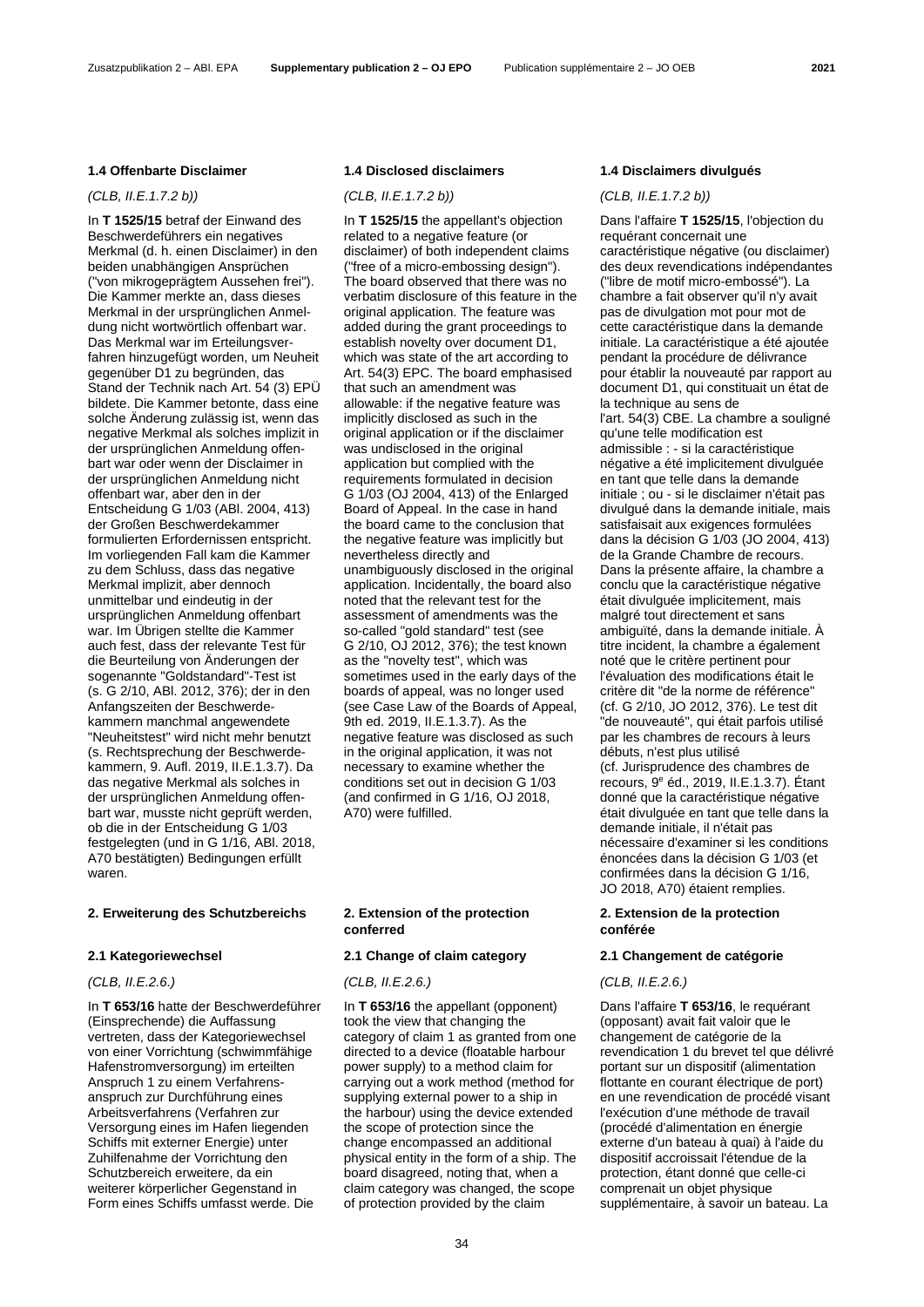Kammer teilte diese Auffassung nicht. Sie wies darauf hin, dass der Schutz, den die Anspruchskategorien des Patents in der vorherigen Fassung gewährten, bei einer Änderung der Anspruchskategorie dem Schutzbereich der durch die Änderung eingeführten neuen Anspruchskategorie gegenübergestellt werden muss. Im vorliegenden Fall enthielt das erteilte Patent ausschließlich Patentansprüche, die auf einen Gegenstand per se gerichtet waren. Von der Großen Beschwerdekammer war als ein dem EPÜ zugrunde liegendes Prinzip anerkannt worden, dass ein Patent, in dem ein Gegenstand per se beansprucht wird, für diesen Gegenstand absoluten Schutz gewährt; d. h. für jede bekannte oder unbekannte Verwendung dieses Gegenstands (G 2/88, ABl. 1990, 93). Entgegen der Ansicht des Beschwerdeführers wurde der Schutzbereich des nach Hilfsantrag 2 geänderten Patents nicht auf das Schiff erweitert, da dieser

Antrag mangels darin enthaltener Vorrichtungsansprüche nicht mehr auf Gegenstände gerichtet war und folglich keinen Gegenstand unter Schutz stellen konnte.

### **1. Benennung der Vertragsstaaten in einer Teilanmeldung**

### *(CLB, II.F.4.2) (CLB, II.F.4.2) (CLB, II.F.4.2)*

In **J 12/18** legte die Juristische Kammer Art. 76 (2) EPÜ nach Maßgabe der anerkannten Auslegungsregeln aus und bestätigte, dass laut dieser Bestimmung nur die Staaten in der Teilanmeldung benannt werden können, die zum Zeitpunkt der Einreichung der Teilanmeldung in der früheren Anmeldung benannt sind. Einen in der Stammanmeldung benannten Staat, auf den zum Zeitpunkt der Einreichung einer Teilanmeldung verzichtet wurde, kann man nicht im Rahmen einer Teilanmeldung wieder aufleben lassen. Dass die Anmeldung als "Teilanmeldung" gemäß Art. 76 (2) EPÜ bezeichnet wird, impliziert per definitionem, dass sie aus der früheren Anmeldung herausgeteilt wurde und daher zum Zeitpunkt der Einreichung nicht breiter sein kann als die frühere Anmeldung, aus der sie hervorgegangen ist. Die Teilanmeldung bleibt erst nach ihrer Einreichung unberührt von Änderungen, die die frühere Anmeldung betreffen. Gleichermaßen stellte die Juristische Kammer im Rahmen der gebotenen systematischen Auslegung von Art. 76 (2) EPÜ fest, dass eine Teilanmeldung, die aus einer Stammanmeldung hervorgeht und dadurch deren Anmeldetag und Prioritätsrechte erhält, naturgemäß nicht breiter sein kann als die Stammcategories in the previous version of the patent had to be compared with that conferred by the new claim category introduced by the amendment. In the case in hand, the patent as granted had solely contained claims directed to a physical entity per se. The Enlarged Board of Appeal had acknowledged that it was a fundamental principle of the EPC that any patent which claimed a physical entity per se conferred absolute protection upon that entity, i.e. for all uses of the entity, whether known or unknown (G 2/88, OJ 1990, 93). Contrary to the appellant's opinion, the scope of protection conferred by the patent as amended in line with auxiliary request 2 did not extend to cover the ship since that request was no longer directed to physical entities – for want of any device claims – and thus could not confer protection on any entity.

# **1. Designation of contracting states in a divisional application**

In **J 12/18**, interpreting Art. 76(2) EPC in accordance with the recognised rules of interpretation, the Legal Board confirmed that under this provision only those states that had been designated in the earlier application at the time of filing the divisional could be designated in the divisional. A designated state forfeited in the parent application at the time of filing the divisional could not be revived in the divisional one. The fact that the application was referred to as a "divisional" application under Art. 76(2) EPC implied by definition that it was divided from the earlier application and thus at the time of filing it could not be broader than the earlier application it derived from. Only after the filing of the divisional application was its fate separated from changes concerning the earlier application. Likewise, in the context of the required systematic interpretation of Art. 76(2) EPC the Legal Board noted that the nature of a divisional application, which was derived from a parent application, thereby benefiting from the parent's date of filing and priority rights, implied that the divisional could not be broader than the parent application, neither as to as to its subject-matter (Art. 76(1) EPC) nor its geographical cover. Thus Art. 79 EPC had to be considered.

chambre n'a pas partagé cet avis. Elle a indiqué que, dans le cas d'un changement de catégorie de revendication, il convient de comparer la protection conférée avant la modification par les catégories de revendications utilisées dans le brevet avec la protection conférée par la nouvelle catégorie de revendications introduite par la modification. Dans la présente affaire, le brevet délivré contenait exclusivement des revendications qui portaient sur un objet en tant que tel. Or, la Grande Chambre de recours a reconnu le principe fondamental suivant de la CBE, à savoir qu'un brevet qui revendique un objet en tant que tel confère une protection absolue à cet objet, c'est-àdire à toutes les utilisations de cet objet, connues ou inconnues (G 2/88, JO 1990, 93). Contrairement à l'avis du requérant, la protection conférée par le brevet tel que modifié par la requête subsidiaire 2 n'était pas étendue au bateau, étant donné que, faute de revendications de dispositif, cette requête ne portait plus sur des objets et ne pouvait donc plus protéger d'objet.

### **F. Teilanmeldungen F. Divisional applications F. Demandes divisionnaires**

# **1. Désignation d'États contractants dans une demande divisionnaire**

Dans la décision **J 12/18**, la chambre de recours juridique, interprétant l'art. 76(2) CBE conformément aux règles d'interprétation communément admises, a confirmé que, selon ladite disposition, seuls les États désignés dans la demande antérieure lors du dépôt de la demande divisionnaire peuvent être désignés dans la demande divisionnaire. Si, lors du dépôt de la demande divisionnaire, il s'avère que la désignation d'un État a été retirée de la demande principale, ladite désignation ne peut pas être rétablie dans la demande divisionnaire. Le fait que la demande soit qualifiée de demande "divisionnaire" au sens de l'art. 76(2) CBE implique par définition qu'elle résulte d'une division de la demande antérieure et qu'elle ne peut donc pas, au moment du dépôt, être plus étendue que la demande antérieure dont elle découle. Ce n'est qu'après son dépôt que la demande divisionnaire n'est plus affectée par les modifications concernant la demande antérieure. De la même manière, dans le contexte de l'interprétation systématique requise de l'art. 76(2) CBE, la chambre de recours juridique a fait observer que la nature d'une demande divisionnaire, qui découle d'une demande principale et